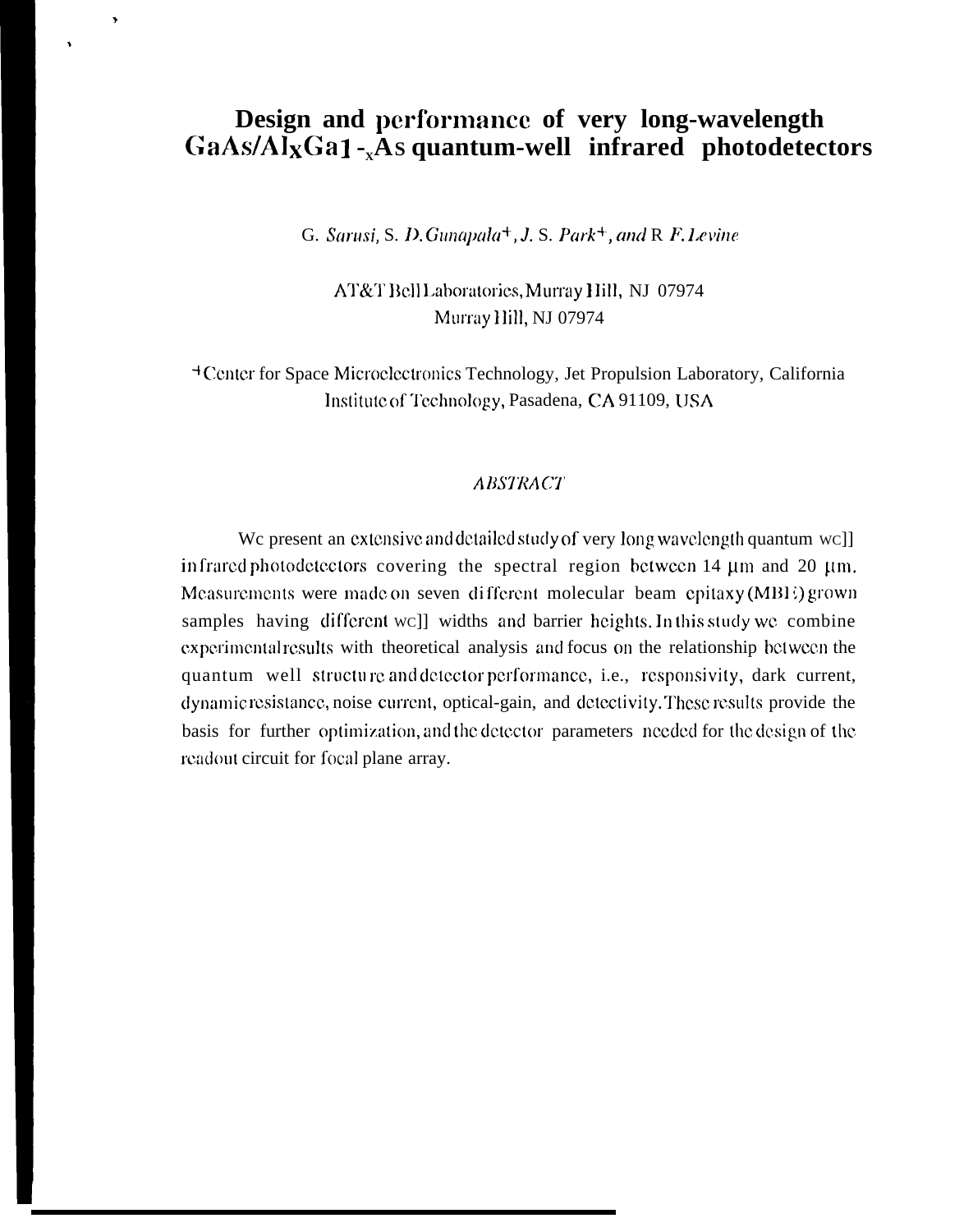# **Design and performance of very long-wavelength** GaAs/Al<sub>x</sub>Ga<sub>1-x</sub>As quantum-well infrared photodetectors

## 1.1 NTRODIJCTION

*v'*

 $\mathbf{r}$ 

Very long wavelength infrared (VWIR) photodetectors,  $\cdot\cdot\cdot$  covering the spectral range from  $14\mu$ m to  $20\mu$ m, are of great interest for a variety of space applications such as monitoring the global atmospheric temperature profile (in this spectral range the atmosphere is opaque and thus its emission can be monitored), relative humidity profile, cloud characteristics, and the distribution of minor constituents in the atmosphere. Also, this spectral region is rich in astronomical information vital to the understanding of the composition, structure and the energy balance of molecular clouds and star forming regions of our galaxy. Thus, large VWI R linear arrays and two dimensional staring arrays (128x1 28 and 256x256 pixels) are necessary for NASA's spaceborn platforms<sup>(2)</sup> for spectroscopic and imaging applications. These kinds of VWIR photodetectors are desirable as one dimensional arrays for spectroscopic measurements as well as two dimensional. The requirements on such detectors are demanding and become more difficult to meet as the operating wavelength becomes longer and longer. These include high defectivity  $(D_1^{\bullet} > 10^{10}$  cm Hz<sup>1/2</sup>/W at 55K for a detector with a cutoff wavelength of  $\lambda_c = 16 \mu m$ ), low dark currents, low noise currents, high uniformity among detectors in the array, as well as high output impedance (above  $1\text{M}\Omega$ ). The latter requirement is necessary for achieving high carrier injection into the readout circuit, since such arrays are usually coupled to a CMOS based readout circuit having several megohm input impedance.<sup>(3)</sup> Present state of the art  $Hg_{1}$ , Cd, Te based detectors cannot meet these requirements. In order to have a high impedance and low dark current the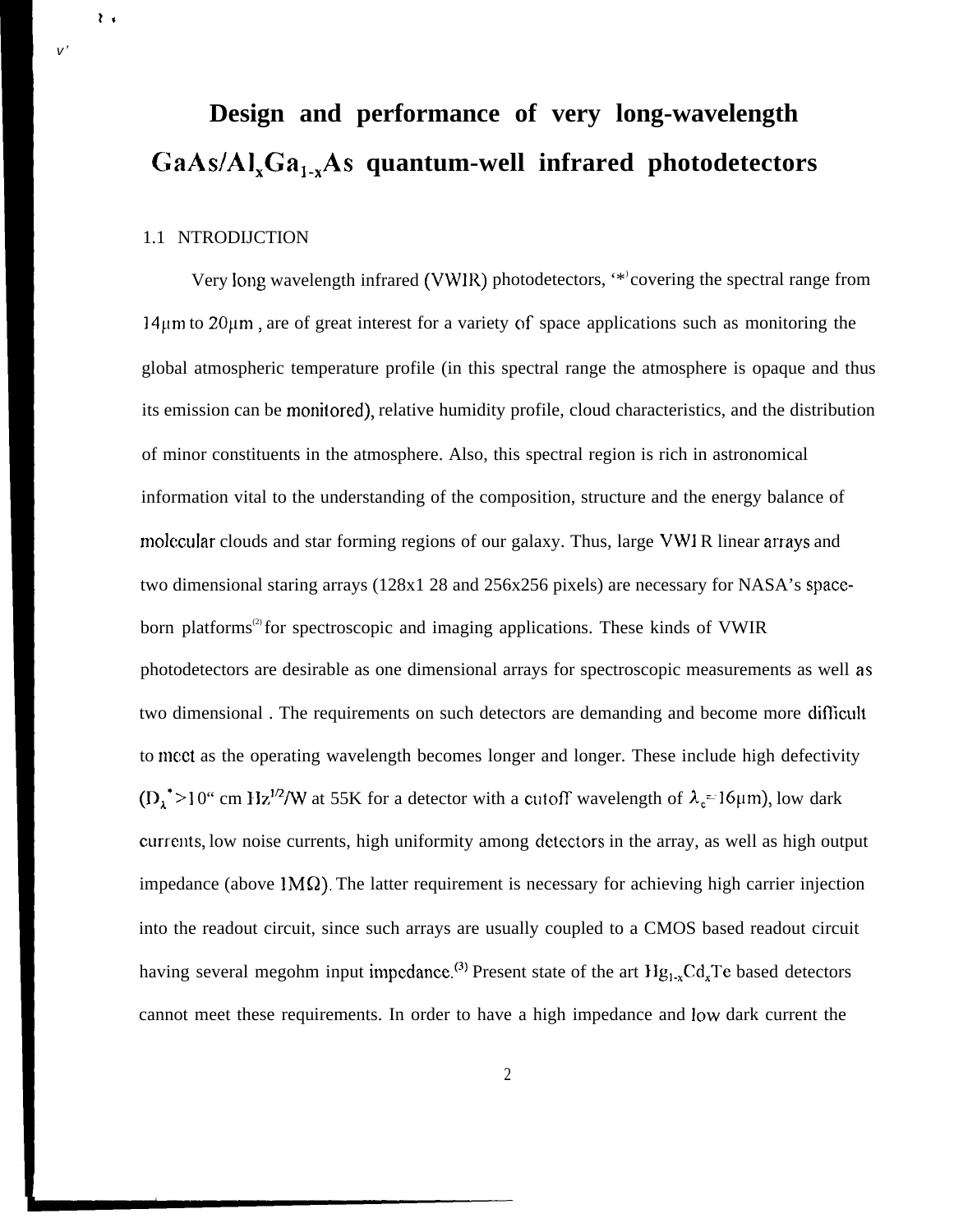$Hg_{1-x}Cd_xTe$  detectors need to be operated in a photovoltaic mode near zero bias. However, the longest photovoltaic cutoff wavelength achieved is only 14.5pm(4), since for longer wavelengths the p-n junction characteristics are severely degraded, Thus,  $Hg_{1,x}Cd_{x}Te$  detectors can only be operated at wavelengths longer than  $\lambda = 14.5$ pm in a photoconductive mode. Unfortunately Hg<sub>1</sub>. , Cd, Te photoconductive detectors have a substantially lower performance due to their very low impedance, (in the range of only a few kilo-ohms) as well as the associated high dark currents that can saturate the readout circuit. In addition ,the use of surface passivation such as native sulfides and ZnS makes the  $Hg_{1,x}Cd_{x}Te$  detectors more vulnerable to ionizing radiation.<sup>(5)</sup>

J .

 $\Sigma_{\rm eff}$ 

Quantum-well infrared photodetectors (QWIPs) of  $GaAs/Al_xGa_{1-x}As$  are thus an attractive alternative which can overcome most of the difficulties mentioned above for this spectral region. This is due to their mature growth and processing technology and the possibility of producing uniform, high performance, large area two-dimensional imaging arrays. At  $\lambda \sim 10 \mu m$  arrays of 128x1 28 pixels as well as 256x256 and 640x480 have been demonstrated, "]'he QWIPS have the advantage of low  $1/f$  noise,  $\degree$  that can eliminate the need to use an optical chopper, low power dissipation, high dynamic resistance, low dark current and high radiation hardness. By carefully designing the quantum well structure as well as the light coupling to the detector it is possible to optimize the material to have an optical response in the desired spectral range, determine the spectral response shape, as well as reduce the leakage dark current and therefore increase the detector impedance. Generally, in order to *tailor* the quantum well detector's response to the very long wavelength spectral region ( $> 14$ pm) the barrier height should be lowered and the well width increased relative to shorter  $\lambda_c$  QWIPs.

'1'o meet the high specifications required, the VWIR QWIPS have to be optimized for three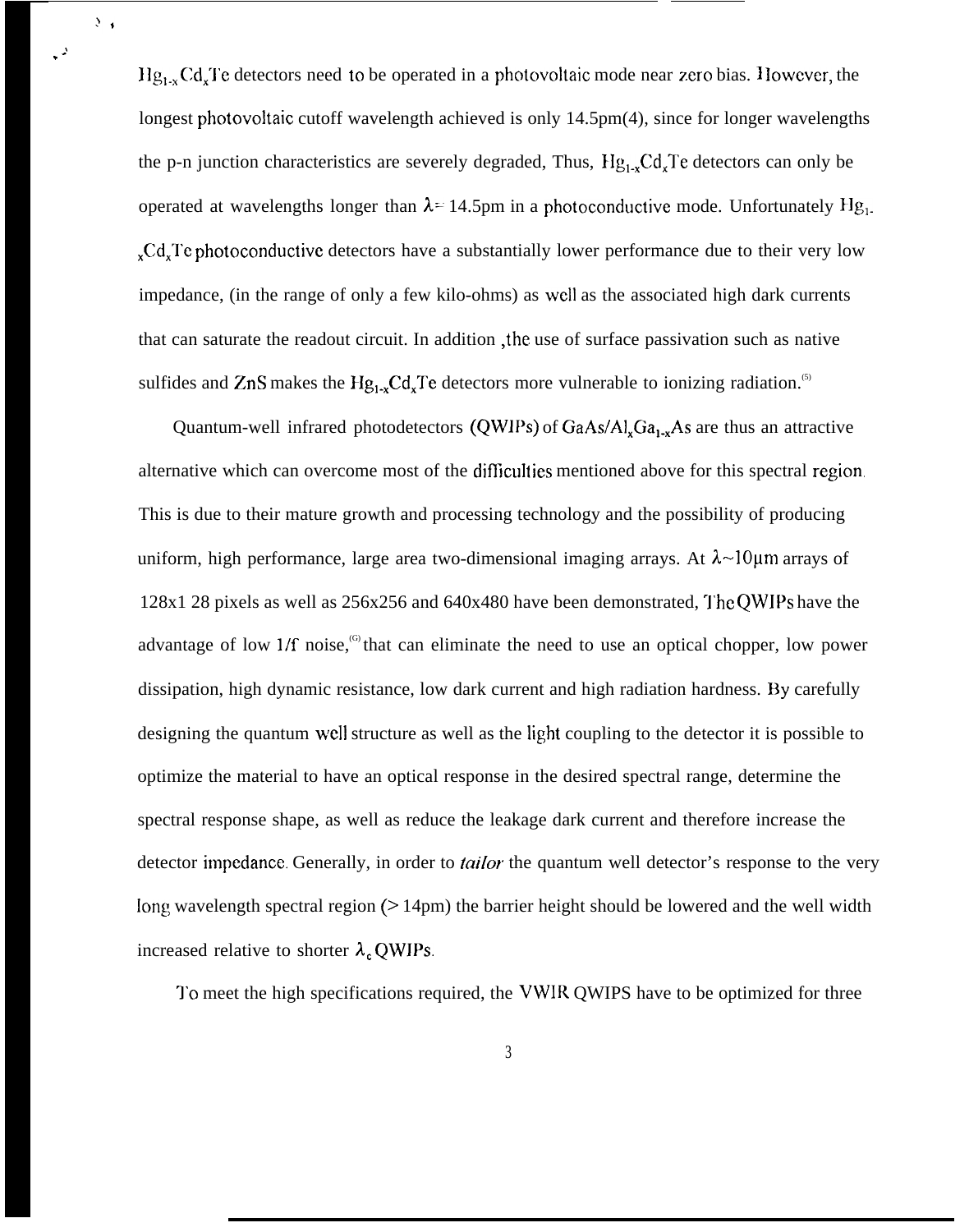different aspects: material and quantum well structure; efficient light coupling; and depression of the dark current (using three terminals QWIP) and therefore the noise current.<sup>(7)</sup> Previous papers have shown several methods which have bee developed to achieve efficient light coupling using a random scattering reflector.<sup>(8)</sup>In this paper we describe the optimization of the material and quantum well (QW) structure to have the highest performance in the required spectral region. Systematic measurements were made on seven samples, grown sequentially on a well-calibrated molecular beam epitaxy (MBE) machine. 'I'he samples that difler only in their quantum well structure, (i. e., Al concentration in the barrier and well width), cover most of the important VW1 R spectral regions. Temperature dependent dark current and dynamic resistance measurements as well as noise, photocurrent and spectra] responsivity measurements are combined in order to analyze in detail the relationship between the QW structure and device performance.

#### **1 I SAMPI.E DESIGN, GROWTH AND PROCESSING**

,\ ,.

 $\lambda_{\rm{max}}$ 

For OWIPs operating in the 8-12pm spectral range the well widths are approximately  $40\text{\AA}$ and the Al concentration in the barriers is about x-30 $^{\circ}/0.9$ ) Generally, in order to *tailor* the quantum well detector's spectral-response to the very long wavelength spectral region, the barrier height should be lowered and the well width to be increased thereby reducing the transition energy between the first and the second energy states in the well.<sup> $(10,11)$ </sup> Reducing the Al concentration in the barrier to reduce the energy separation between the levels is not suficient, since in this case the second level will be pushed high into the continuum by that increasing the dark current, lowering the detector impedance and substantially broadening the spectrum. To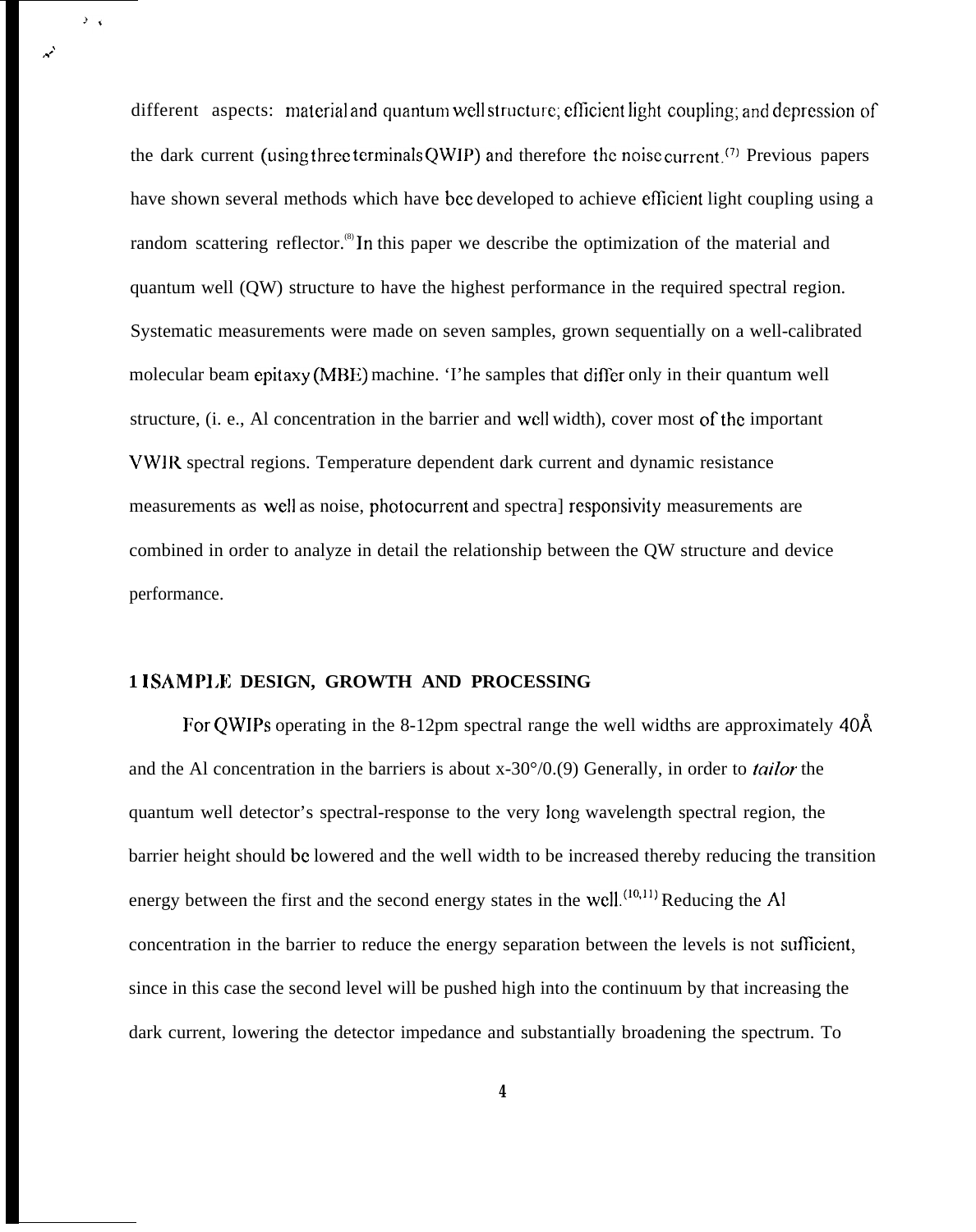lower the continuum state to be just under the top of the barrier, the well width should be increased simultaneously with reducing the barrier height. This will maximize the bound-to-bound intcrsubband absorption, while maintaining the excellent hot electron transport properties. In Addition, in order to further reduce the dark current and increase the dynamic resistance the Fermi level should be lowered to be only few meV (4 to 6meV) above the first energy state in the well, For a given QW width, this can be achieved by lowering the doping level in the well to be just above the freeze-out level at the operating temperature.

With these considerations in mind, seven samples were grown by QED Inc. on 3 inche semiinsulating GaAs substrates using the MBE growth technique. Each sample consisted of 50 periods of quantum wells, Si-doped N<sub>1</sub><sup>=</sup>2.5 x 10<sup>17</sup> cm<sup>-3</sup>, with barrier thicknesses of  $I<sub>4</sub>$ =600Å and well width of  $72\text{\AA}$  and  $66\text{\AA}$  sandwiched between 2.3pm top and 0.8 $\mu$ m bottom contact layers doped to  $N_D=2.5 \times 10^{17}$ cm<sup>-3</sup>, (The top layer was grown thick to allow for gratings). The various samples differed only in their well widths and Al concentrations in the barriers (i. e., barrier height), which are presented in Table 1. In order to keep the accuracy of 0.5% in the Al concentration all the samples were grown sequentially with the same calibration. Photoconductive detectors having  $200x200\mu m^2$  mesa area were fabricated using standard photolithography. In order to determine the influence of the different QW structure on the detector characteristics, light coupling was made by illuminating the detectors through a 45° face polished on the substrate, thus avoiding any possible variation in grating coupling.

#### **1 I 1. RESPONSIVITY MEASIJREMENTS**

 $\mathbf{S}$ ..f

 $\mathbf{r}_{-1}$ 

The responsivity wavelength spectra  $R(A)$  of the seven samples were measured using a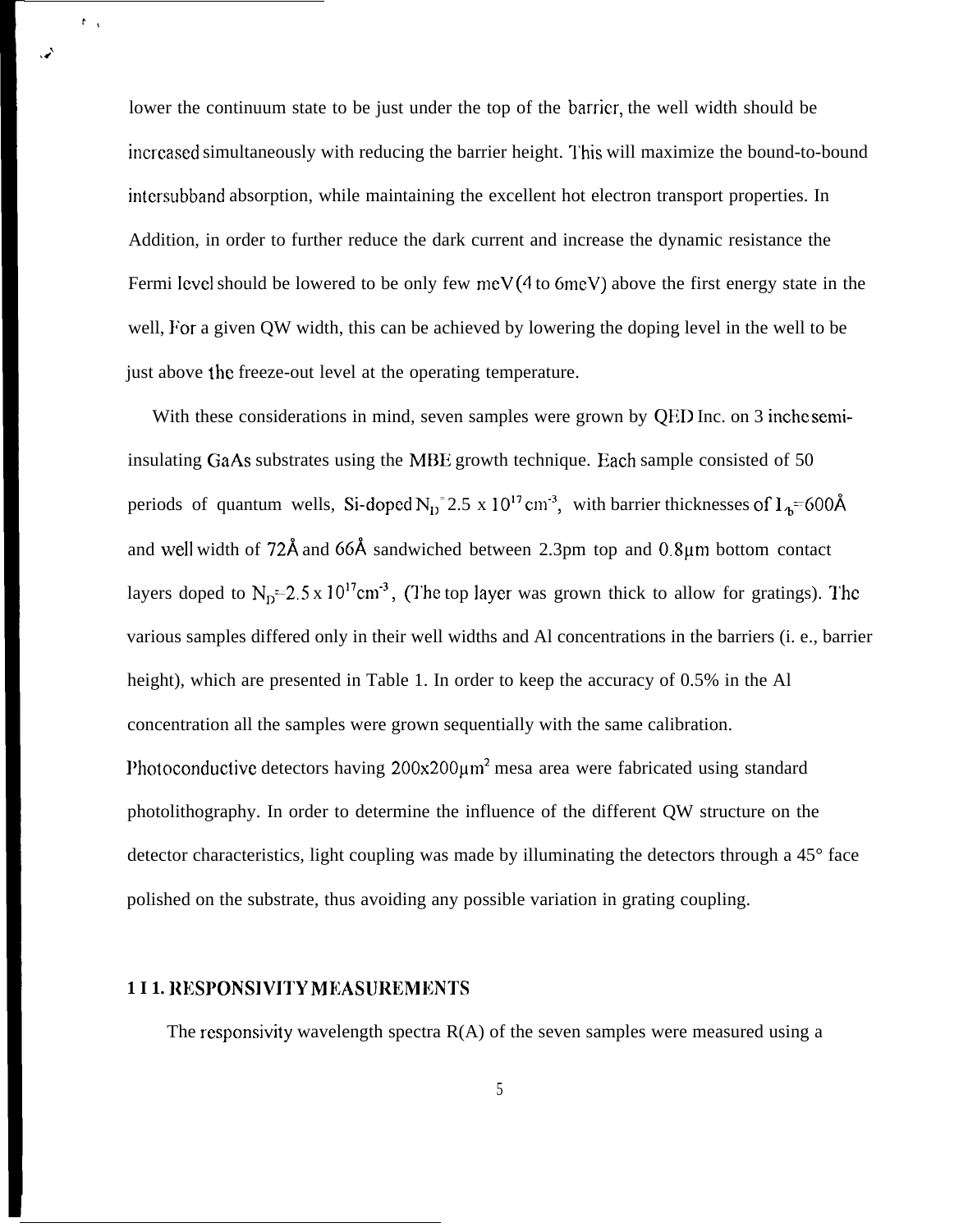polished 45° incident facet together with a globar source and a monochromcter. A dual lock-in ratio system (using a spectrally flat pyroclectric detector) was used to normalize the system spectral response. The absolute value of the responsivity was determined by measuring the photocurrent  $1$ , with a calibrated blackbody source. Responsivity measurements were taken at  $T = 10K$  for convenience, but no significant change of the responsivity curves was detected up to T=60K. Figure 1 shows the normalized responsivity spectra  $R(\lambda)$  for the seven different samples measured at  $-3V$  and over the  $12-20\mu m$  wavelength range. This figure clearly demonstrates the high controllability and accuracy of the MBE grown QWIPs even for the very long wavelengths, covering the spectral range between  $14$ -20pm. Samples 1 -4 and 5-7 differ by only 0.5% in the Al concentration of the barrier, while the difference between samples 4 and 5 (having the same Al concentration x=-1 4.5°/0) is in the well widths of  $I_w$  72Å and 66Å, respectively. All spectra were measured over the wider wavelength range of 6-20 $\mu$ m and the full spectra of three different samples is shown in Fig.2, demonstrating the relatively narrow spectral bandwidth of A  $\lambda/\lambda = 15^{\circ}/0$ . 'l''able II contains the measured values of peak  $\lambda_p$  and cutoff  $\lambda_c$  wavelength, full width half maximum (AA), as well as the absolute responsivity values (in both A/W and V/W).

 $\mathbf{v}_\mathrm{in}$ 

The responsivity value for sample 7 of 87300 V/W is the *highest* responsivity reported in this wavelength range. Higher current responsivity values (in A/W) can be achieved by increasing the bias, but the tradeofl is a decrease in the dynamic resistance. For those applications where a high photocurrent is needed the QWJPS can be operated at a higher bias. Fig 3 shows the peak current responsivity  $R_p$  in A/W as a function of bias for the different samples.

It can be seen that generally at low bias  $(V_b \le |2|V)$  the dependence of  $R_p$  on bias is sublinear indicating that the second energy state is weakly bound, i.e., the excited state is nearly resonant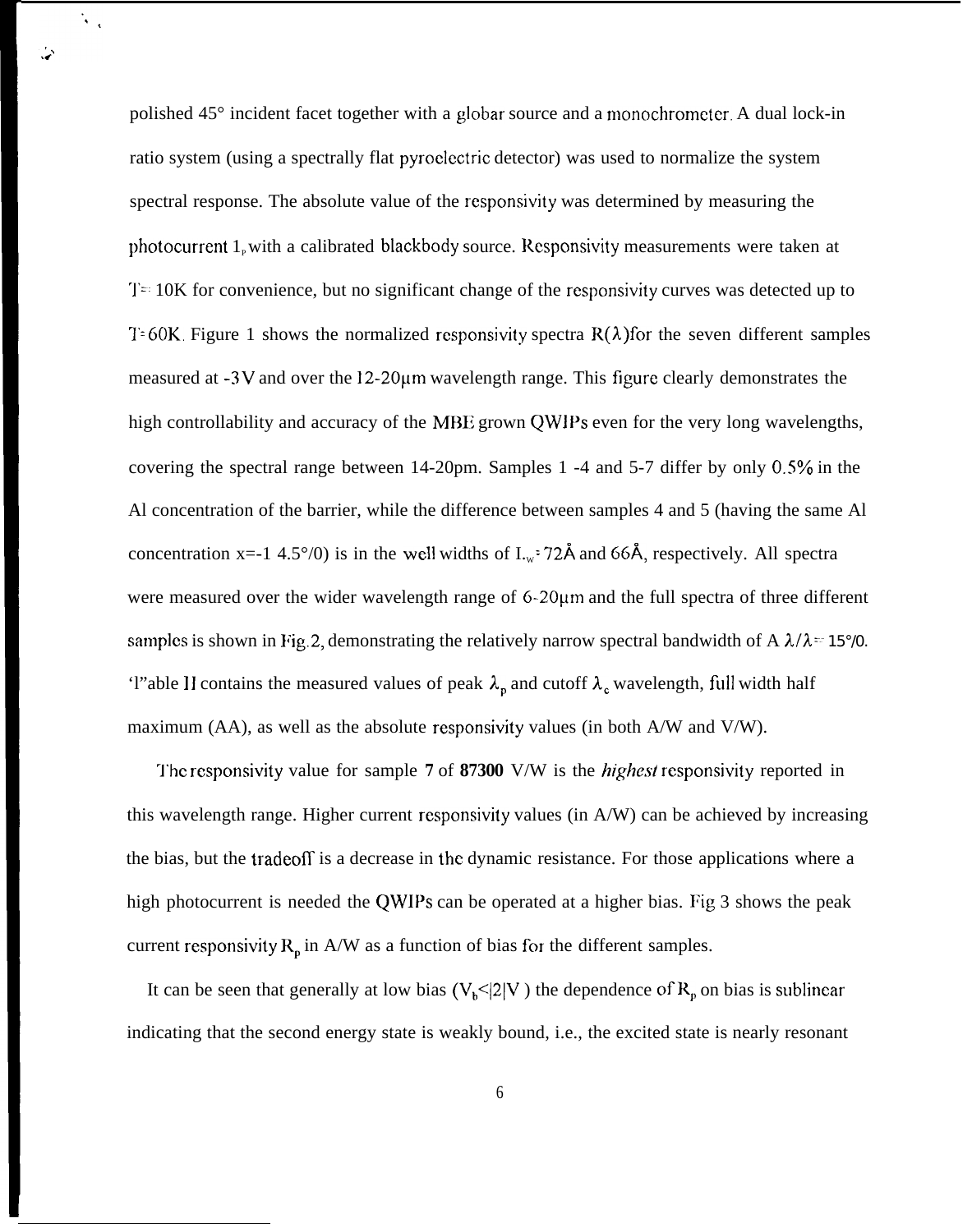with the top of the barrier. For each sample the position of the first and the second energy state as well as the barrier edge was calculated; "I'able 111 presents the calculated results for the energy level of the first and the second bound state and the barrier height for each sample. As expected, it can be seen that the second energy state is only slightly under the top of the barrier edge, Comparing the responsivity of samples 4 and 5 (both having 14.5% Al in the barrier but with  $L_W$ =72Å and 66Å, respectively), shows that the latter has nearly two times higher current responsivity in A/W. This can be easily understood since for the 66Å well sample the second energy level is more weakly bound, thereby increasing the electrons escape probability from the wells and hence the photocurrent. Consistent with this explanation, the dynamic resistance is lower, and thus the voltage responsivity values in V/W (as seen in Table 11) are similar.

 $\mathcal{L}_{\mathcal{A}}$ 

Fisure 4 shows the peak wavelength plotted against the barrier Al concentration, The agreement between the experimental and the calculated results is very good, typically being within 4meV. This small difference can be easily attributed to a  $1 \text{\AA}$  variation in the well width or a 0.2% difference in the barrier Al concentration.

# IV. DARK CURRENT, BACKGROUND P11OTOC1JRRENT ANI) DYNAMIC **RESISJ'ANCE**

The dark current  $i<sub>D</sub>$  and dynamic resistance play a crucial roll in determining the ultimate performance of the individual detectors in the array. Therefore, we did detailed measurements of the temperature dependence of the dark current vs. voltage on  $200x200\mu m^2$  mesa devices. These measurements were made using a cold shield that completely surrounded and was stabilized to be the same temperature as that of the QWIP. The background photocurrent was measured while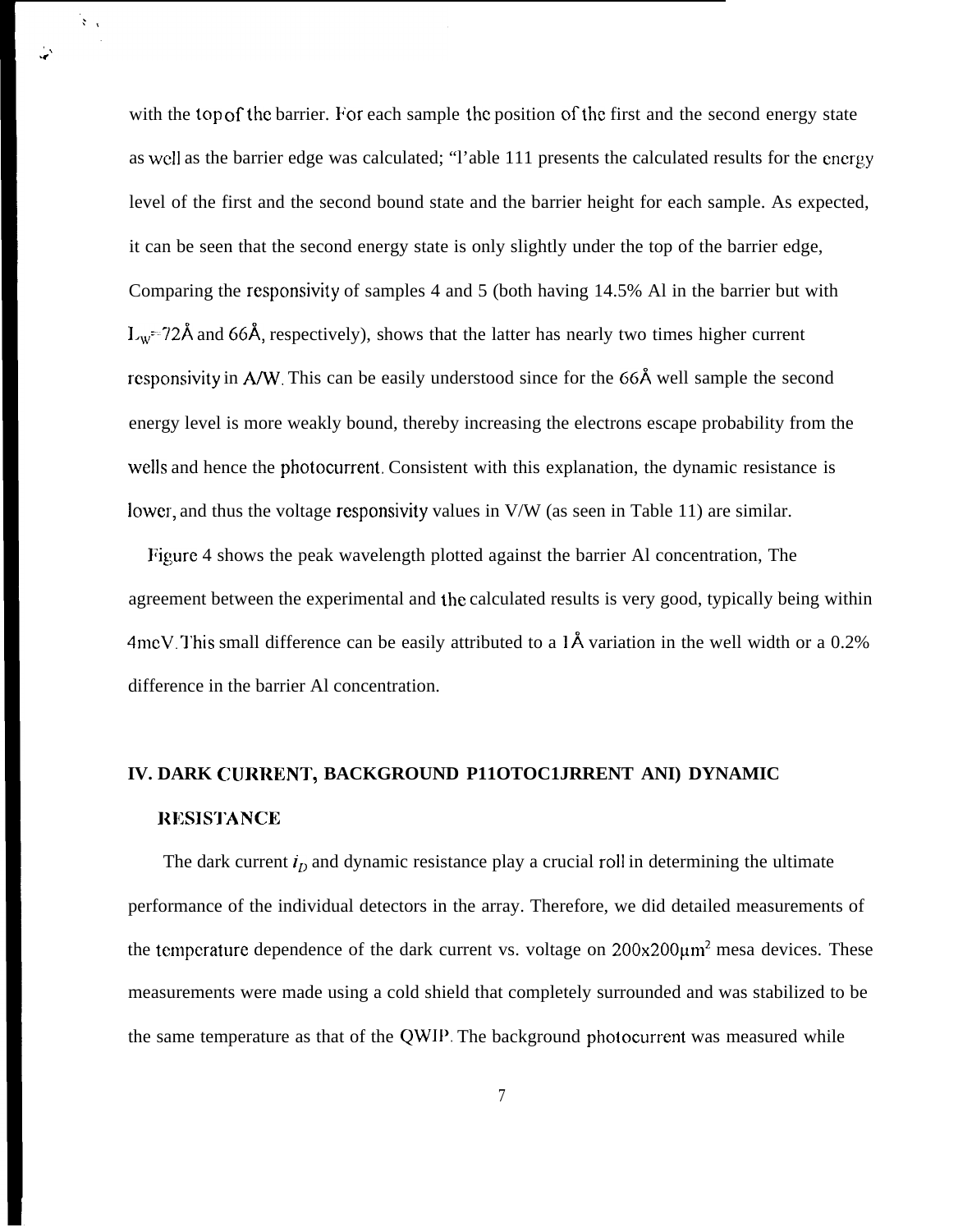the sample was maintained at 10K but exposed to the room temperature  $T = 300K$  background flux through a KRS-5 window (also at room temperature) and  $180^\circ$  field **of' view.** Figures 5, 6, 7 and 8 show the temperature dependence of the dark current-voltage curves for samples 1, *4, 5,* and 7 and the 300K background photocurrent is shown by the dashed curve. For all samples thermionic emission is the dominant current mechanism down to  $T = 25-30K$ , which is evident by the exponential decrease of the dark current with temperature. The magnitude of this dark current strongly depends on the QW structure, i.e., barrier height and well width. By comparing these window photocurrents (at -2V) and the temperature dependent dark current  $i_D(T)$ , the temperature  $T_{\text{BLP}}$  at which these detectors are background limited (BLIP) can be determined and are shown in Table IV.

 $\mathbf{v}_{\rm{in}}$ 

w'

Close inspection shows that the background photocurrent does not change much from sample to smnplc. The main contribution to the increase in the BLIP temperature is the decrease in the dark current at shorter wavelengths. From the curves in figs. *5* to *8* it can be seen that for very low bias  $(V_b \leq 1 | V)$  the BLIP temperature is higher. This fact however does not necessarily mean that the highest defectivity will be obtained at this very low bias since the responsivity drops sharply due to the high capture probability of the excited electrons back to the well. As will be shown in the next section the maximum defectivity in these samples was obtained between -2V and -3V.

In order to more clearly observe the exponential dark current behavior with bias and temperature, the data were replotted as a function of  $1/T$  for different biases. One example is shown in Fig. 9 for sample 7. It is evident that for low biases up to  $-3V$ , thermal activation determines the dark current due to the thermionic emission of electrons out of the well. This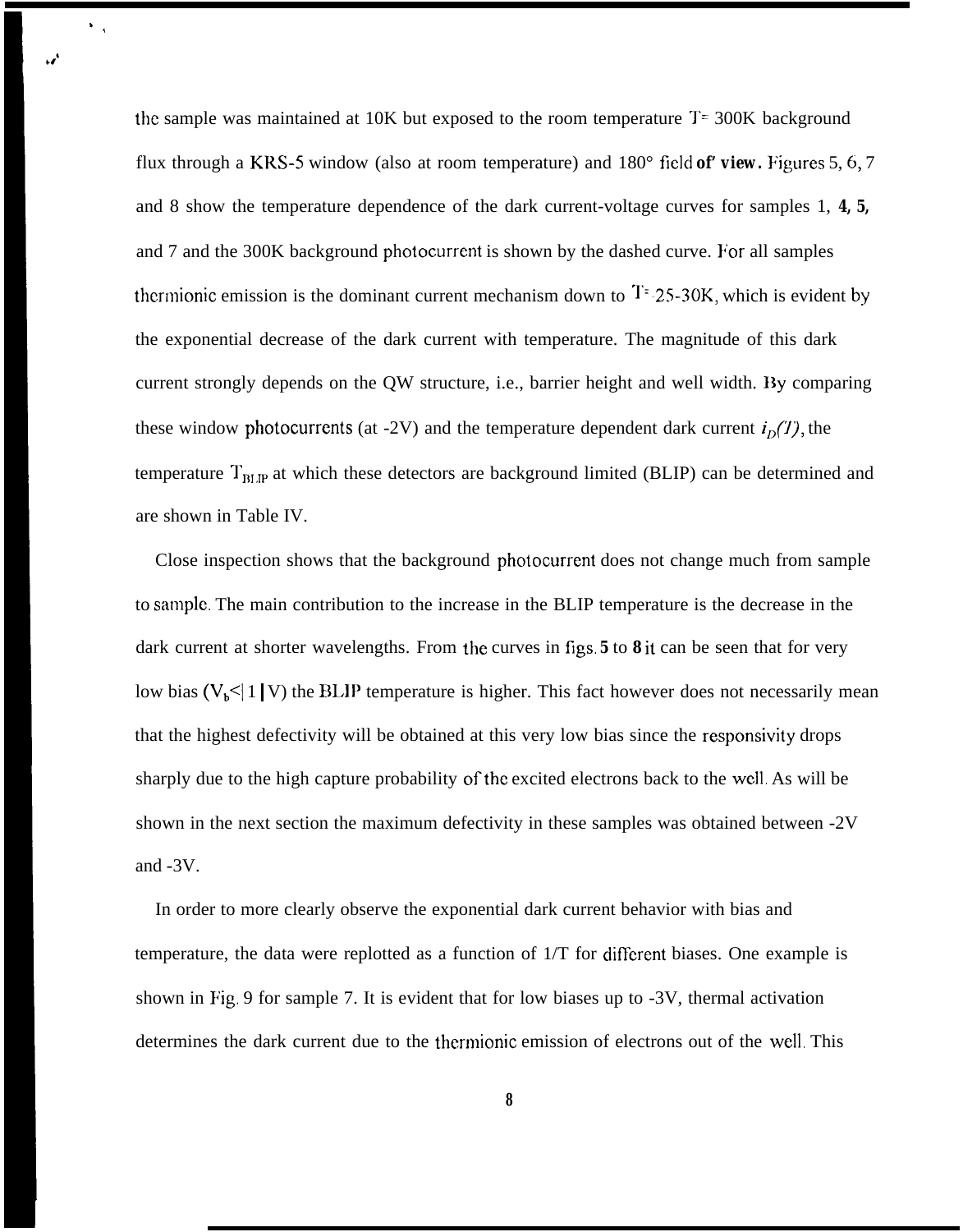region is represented by the straight line in the plot of  $log(I_D)$  vs. 1/'1' down to T= 33K. The flat part of the curve is due to the onset of tunneling, which occurs at T<25K but can also be distinguished at higher temperature for higher bias. Most of this current is associated with thermally assisted tunneling through the barrier tip. At very low temperatures (T<25K) the current tends to saturate for all the samples (as seen also in Figs. 5-8) at around  $8 \times 10^{-12}$ Amp. This current saturation is attributed to trap assisted tunneling, in which the electrons tunnel through impurity states located in the barriers. It should be mentioned that this trap assisted tunneling can be eliminated by a more careful control of the barrier quality during the growth, although it does not affect the device performance when operating above 30K. This kind of tunneling is most common in intrinsic narrow band-gap semiconductors such as  $Hg_{1-x}Cd_xTe$  at temperatures lower than 70K, which prevents significant improvement in their performance by further cooling, even with  $\lambda_c$  -1 0µm.<sup>(12)</sup> In our case substantial improvement can be achieved by cooling the device down to 30K, as will be presented in the next section.

—

 $\cdot$ 

 $\sim$ ,  $\lambda$ 

At low bias (where tunneling is negligible) the dark current  $I<sub>D</sub>$  is expected to increase exponentially with temperature following:

$$
I_D \alpha \ \mathbf{Te}^{-\Delta E/kT} \tag{1}
$$

with the thermal activation energy given by  $\Delta E = E_c - E_F$ , where k is 30ltzmann constant and T is the absohlte temperature in Kelvin. In order to examine this dependence in detail, the currcntvoltage curves of all seven samples were replotted in Fig. 10 for  $V_b$ =-2V as  $log(I_b / T)$  vs. 1000/T which is the temperature normalized current. As expected, the normalized dark current  $log(I<sub>D</sub> / T)$ plotted against inverse temperature follows an cxccllent straight line for all the samples and from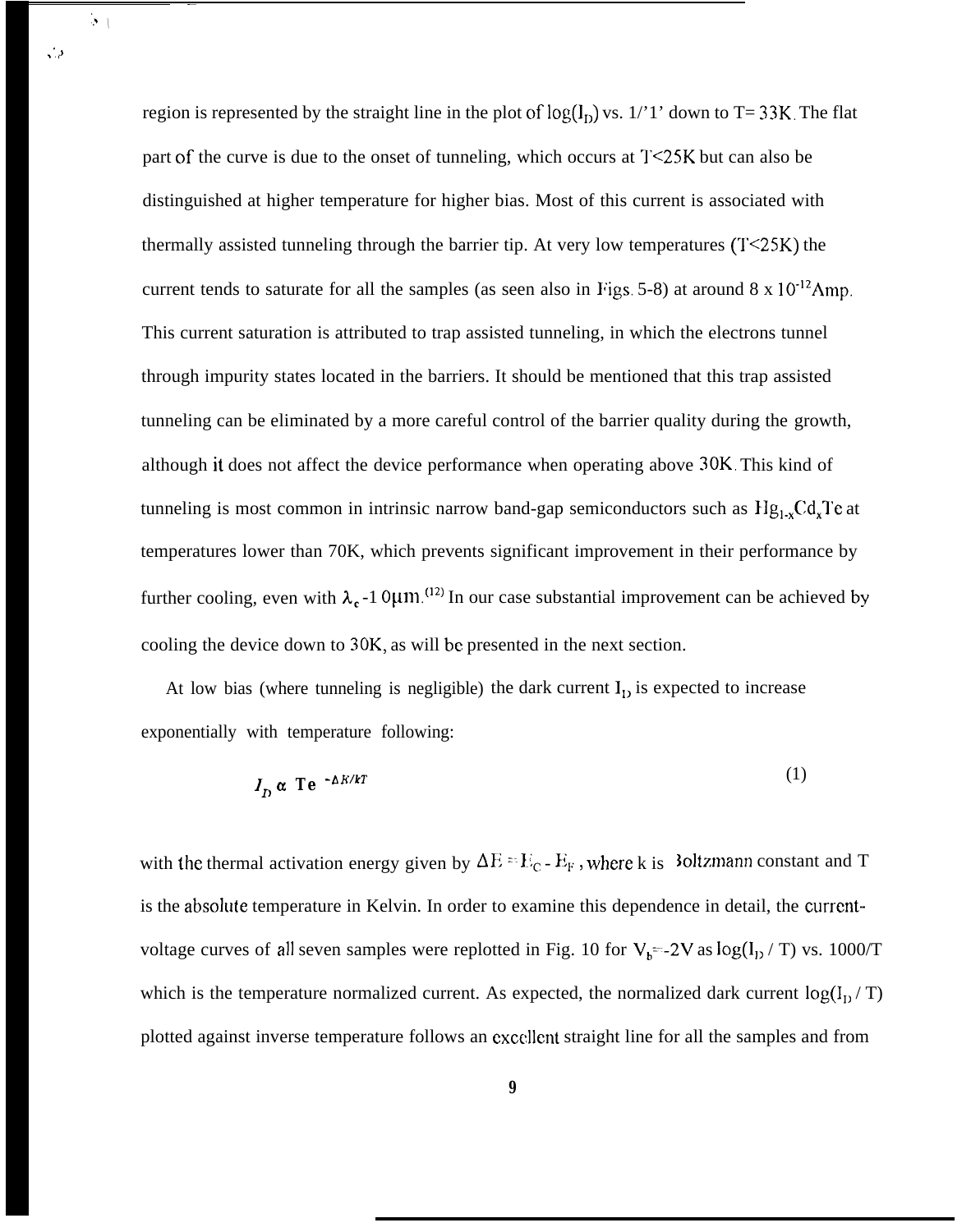the slope of this line we determine  $\Delta E$ . Based on the responsivity measurements discussed above, the cutoff wavelength  $\lambda_c$  was determined for each sample and the corresponding cutoff energy  $E_c$  determined from  $E_c$ =hc/ $\lambda_c$  where h is Planks constant and c is the speed of light . The Fermi level  $E_F$  of the two dimensional electron gas in the well can be obtained from:

$$
N_D = n_o \ln \left(1 + e^{E/kT}\right)
$$

(2)

and

 $\bar{\mathbf{v}}_{\rm eff}$ 

د ا

I -- <sup>I</sup>

$$
n_{\rho} = m^* k T / \pi h^2 L_W \tag{3}
$$

where  $N_D$  is the doping density in the well, m<sup>\*</sup> is the electron effective mass and  $L_W$  is the well width. Combining  $E_c$  with the Fermi energy obtained from these calculations,  $E_F = 6.5$ meV for the 72Å wells and 5.9meV for the 66Å wells for N<sub>1</sub> = 2.5 x 1017 cm<sup>-3</sup>,  $\Delta E$  can be determined and is compared in 'I'able V to the values obtained from the slope of the dark current curves of Fig. 10. As can be seen from the table there is a very good agreement between the values obtained from the spectra  $(\lambda_c)$  and that obtained from the dark current measurements assuming thermal activation in this temperature range. Note that  $\Delta E$  increases with increasing Al concentration in the barriers as can be seen for samples 1-4 and for samples 5-7. Figure 11 presents this comparison in terms of cutof wavelength.

The dynamic resistance which is governed by the same mechanisms as the dark current plays a crucial roll for coupling the focal plane array to the readout circuits. For typical CMOS readout circuits a detector output impedance of more than  $M\Omega$  is needed in order to work in the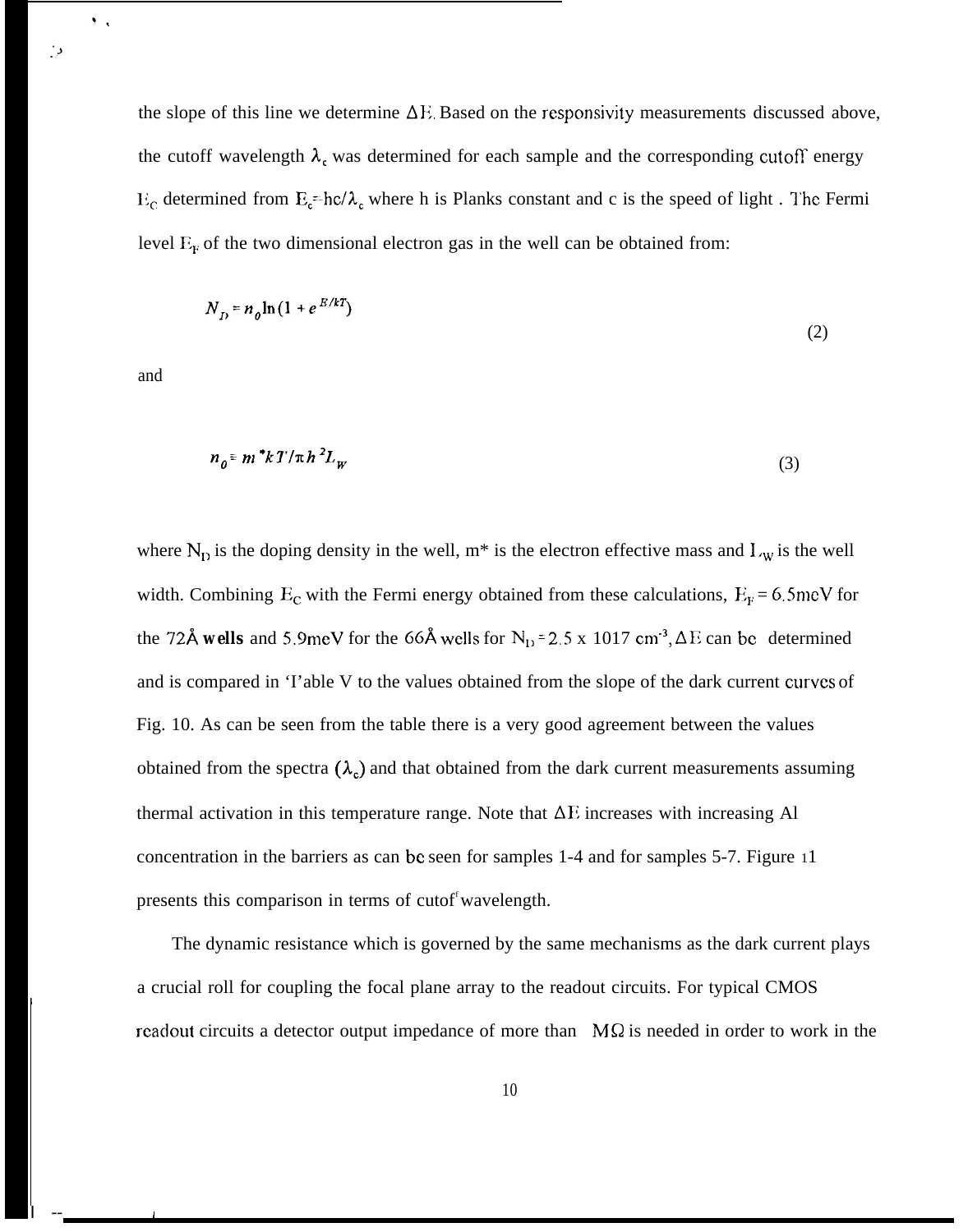direct injection mode without buffer circuits and electronic choppers, Figure  $12$  shows the dynamic resistance at  $-2V$  for  $200x200\mu m^2$  mesa devices for the different samples as a function of inverse temperature (1/l'). As with the dark current a straight line is evident for temperatures above 33K for all the samples, The effect of tunneling can be seen at very low temperatures  $(T<30K)$  by the tendency toward saturation. As is expected, the dynamic resistance drops with an increase in the cutoff wavelength, but nevertheless it can be seen that  $1\text{M}\Omega$  and higher output impedances can be achieved by cooling the samples from  $50K$  to  $40K$ , depending on the cutoff wavelength ( $\lambda_c$  = 15.9-18.6pnl). In this temperature range most of the Si based multiplexers can work without any modification in a direct injection mode. It should be noted that higher dynamic resistance (and lower dark current) can be achieved for the same cutoff wavelength by designing the structure to have a bound-to-bound transition in which the second energy level is more than  $\sim$ 4meV below the top of the barrier. This can be accomplished by increasing the Al concentration in the barrier and at the same time incl casing the well width. However, the trade off in this case will be a decrease in the responsivity but not necessary in the defectivity since the dark current and the shot noise also decrease strongly.

#### V. NOISE CURRENT AND OPTICAL GAIN

 $\mathbf{L}_{\mathrm{eff}}$ 

 $\mathcal{O}(\mathcal{S})$ 

The noise current was measured directly using a spectrum analyzer under dark conditions, i.e. a cold shield surrounding the QWIP. It was found that similar results were also obtained by measuring the dark noise and photocurrent noise under B] .1P conditions. For most of the samples the noise measurements were done at 55K as a function of bias. At this temperature the devices arc not 13 LIP and thus the dominant noise mechanism is shot noise. The optical gain g can be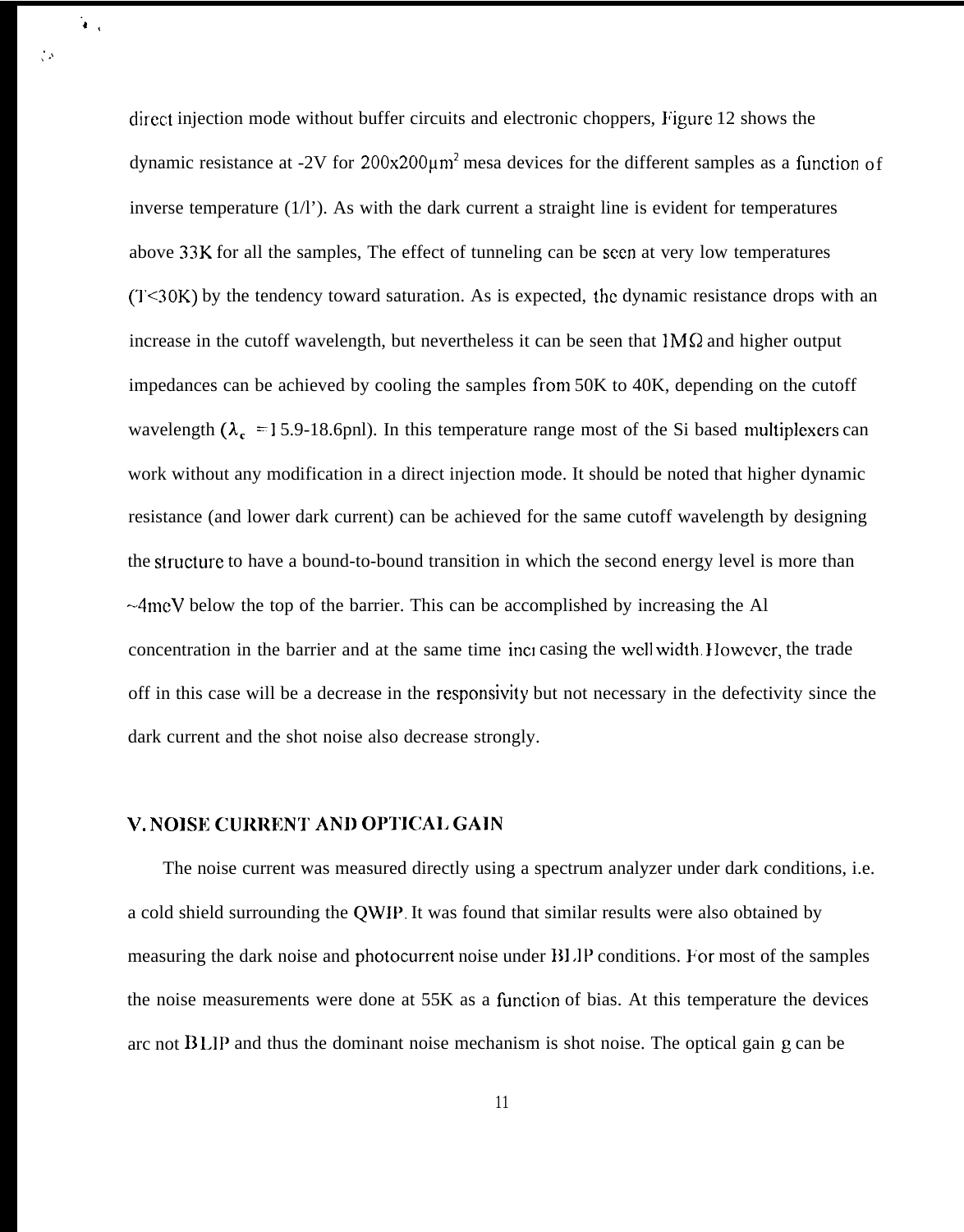obtained using the photocurrent shot-noise expression (valid for small quantum well capture probability, i.e.,  $p_c \ll 1$ )

$$
i = \sqrt{4eI_0g\Delta f}
$$
 (4)

where  $I<sub>D</sub>$  is the dark current g is the gain and Af is the frequency bandwidth in which the noise was measured. In order to obtain the dark current shot noise, system noise and Johmson noise were subtracted from the total measured noise using:

$$
i_n^2(\text{shot}) = i_n^2(\text{measured}) - i_n^2(\text{system}) - i_n^2(\text{Johnson})\tag{5}
$$

Figure 13 shows the measured bias dependent dark current shot noise at 55K for all of the samples. As expected the noise increases super-linearly with the bias and is inversely proportional to the barrier height. Comparing the shot noise of sample 4 (1  $w=72\text{\AA}$ ) to Sample 5 ( $L_w=66\text{\AA}$ ), having the same Al concentration in the barrier ( 14, 5%), it can be seen that sample 4 has nearly half of the shot noise current of sample 5,

The optical gain can be deduced from Eq. 4 (for low  $p_c$ ), and Fig. 14 shows the optical gain obtained for samples 1 and 7 (that represent the spectral extremes of the seven samples) as a function of the bias. For both samples the gain increases with the bias with a plateau between 1 and  $3V$  near  $g=0.1$  and then increases rapidly with the bias, For a 50 QW structure gain of a 0.1 is equivalent to a hot electron mean free path of 5 QW periods, i.e., around 3350Å, and therefore corresponds to a capture probability of  $p_c = 0.2$ , For  $V_b > 3V$  the super-linear increase in the gain is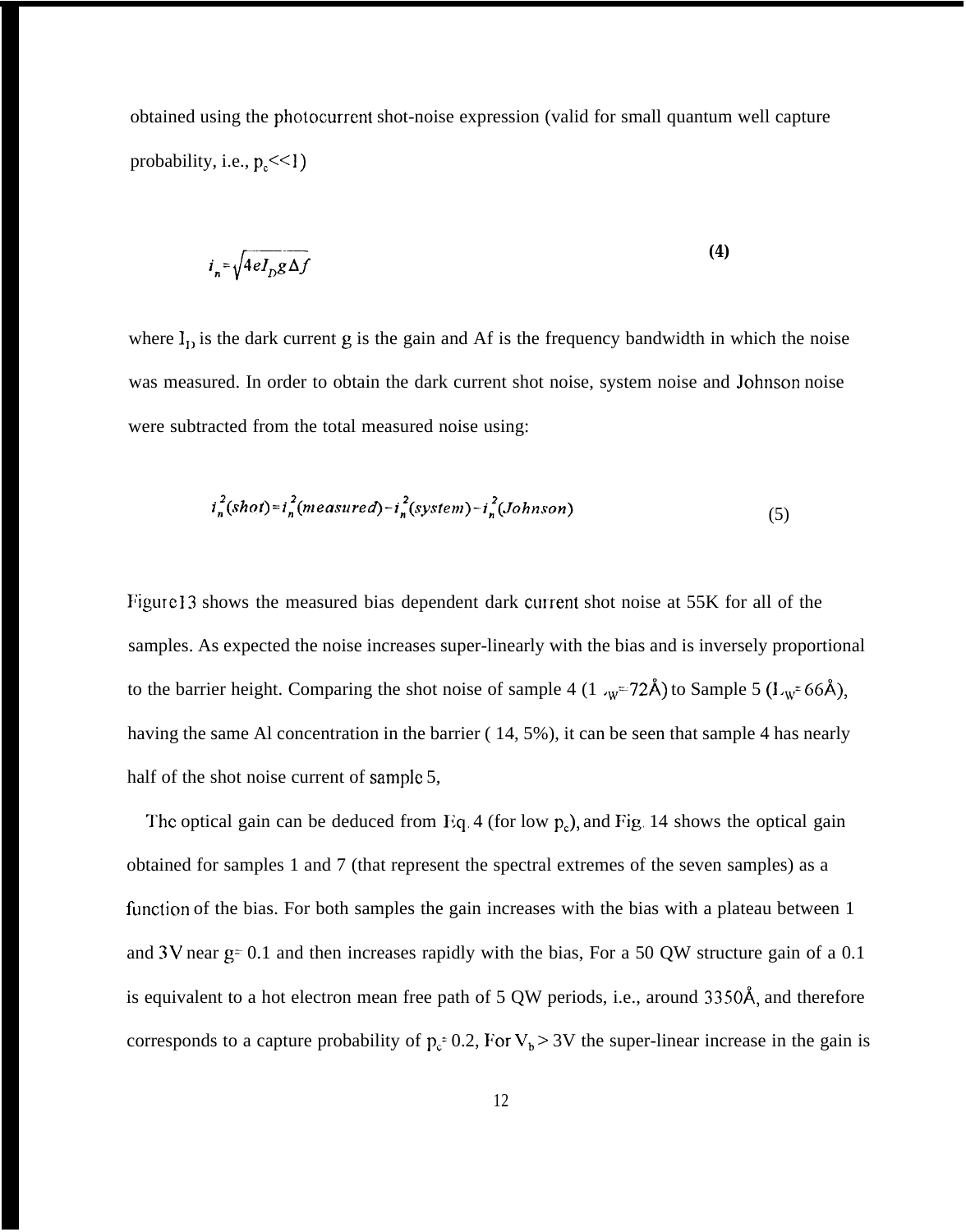due to avalanche multiplication of the high energy electrons. It should be mentioned that higher gains should bc achievable by further optimizing the growth conditions (i.e. higher growth temperature) in order to improve the AlGaAs barrier quality, and thus increase the hot electron mobility.

## VI. DETECTIVITY

Combining the responsivity values determined in section 11 and the noise currents from section V, the defectivity  $D^{\dagger}_{\lambda}$  can be obtained from:

$$
D_{\lambda}^{\bullet} = \frac{R_p}{i_n} \sqrt{A \Delta f} \tag{6}
$$

Fig. 15 shows the bias dependence of  $D^{\dagger}_{\lambda}$  for sample 7 at 55K, which increases with bias up to **-2V** The detectivity reaches a maximum of  $D^*_{\lambda} = 1.7$  x  $10^{\circ}$  cm Hz<sup>0.5</sup>/W and then starts to decrease when the bias is increased further, due to the increase in the dark current and therefore the noise current. It should be mentioned that althoush the responsivity also increases with bias at high voltage, the increasing noise dominates and determines the defectivity values. For a QWIP at 55K having a cutoff wavelength of 15.9 $\mu$ m the value of  $D^*_{\lambda}$ =1.7 x 10<sup>10</sup> cm llz<sup>0.5</sup>/W is the *highest* value ever achieved using a 45° polished edge configuration.

In a similar way the  $D^*_{\lambda}$  values for the other samples were obtained, and these values arc presented in Fig. 15 for T = 55K and V  $_b$  = -2V. The values of  $D^*$  for the different samples are plotted in term of the peak wavelength corresponding to each sample. An exponential decrease in  $D^*_{\lambda}$  is observed as the sample wavelength increases which is expected for devices with dark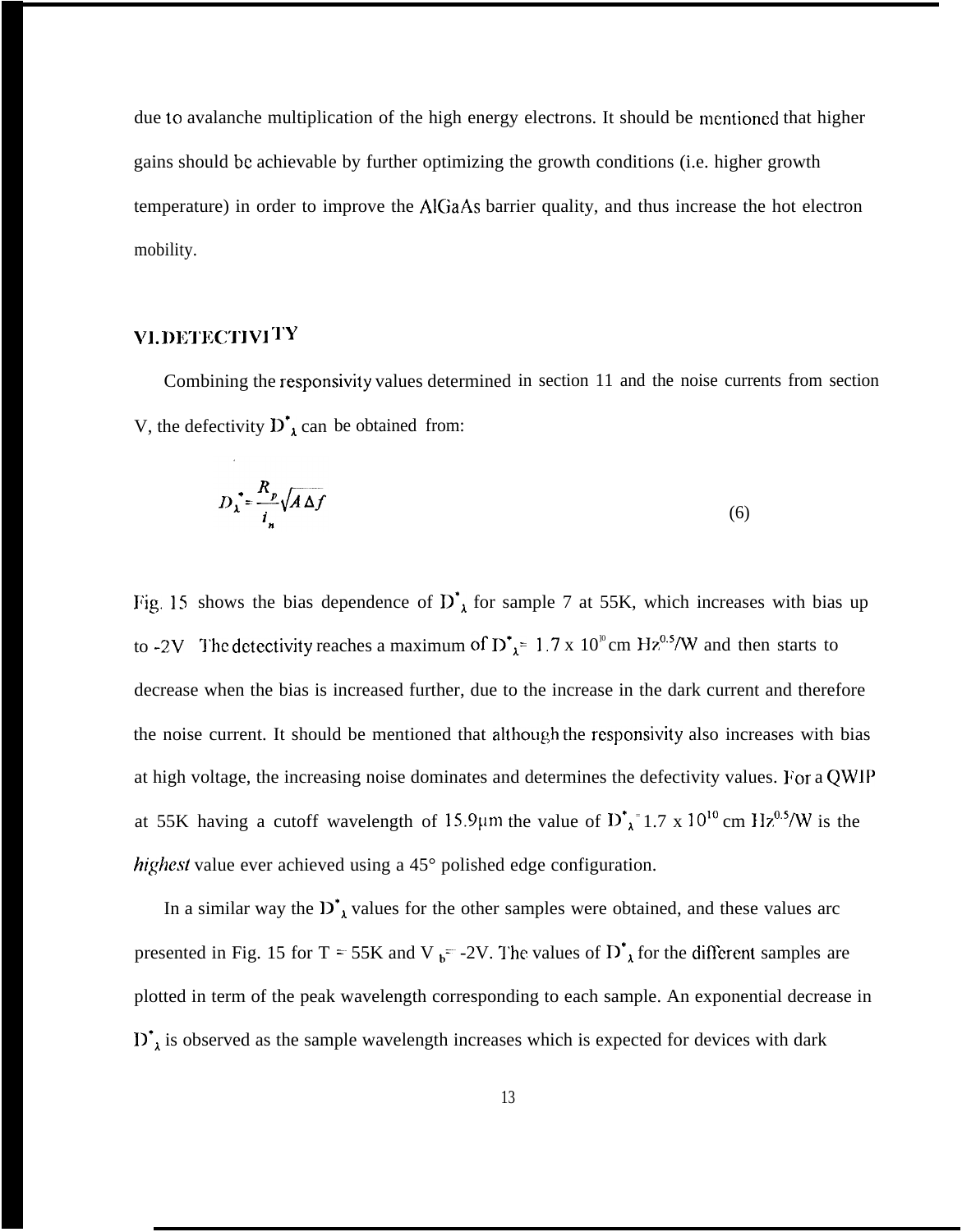current governed by thermal mechanisms. For these QWIPs covering the VW] R spectral region (14 to 20 $\mu$ m)  $D^*$ <sub>1</sub> varies from 2 x 10<sup>o</sup>to 3 x 10<sup>o</sup> cm Hz<sup>0.5</sup>/W at 55K. Further increases in the detectivity can be expected by a further optimization of the structures. In addition, by combining these QWIPs with an efficient light coupler such as a 2D grating with optical cavity, or a random scattering reflector these values of  $D^*_{\lambda}$  will increase by factor 4 to 8, respectively.tl<sup>\*\*\*</sup>j

## VJ 1. SUMMARY AND CONCLUSION.

in this study we have presented experimental results characterizing very long wavelength quantum well infrared photodetectors in the 14pm to 20pm spectral range. As was emphasized throughout this work, QWIPS allow many degrees of freedom to *tai/or* the performance to users specifications. By extrapolating the D<sup>\*</sup><sub> $\lambda$ </sub> results of sample 7 ( $\lambda_{p}$ ~15pm) measured at 55K to a lower temperature of 40K, a D<sup>\*</sup><sub>1</sub> of 3 x 10<sup>12</sup> cm Hz<sup>0.5</sup>/W can be achieved. This high D<sup>\*</sup><sub>1</sub> can be further increased by the use of a proper optical coupler, i.e., a **2D** grating or random scatterer. For focal plane arrays, detector areas of  $50x50\mu m^2$  to  $30x30\mu m^2$  can be used. For these size pixels QWIPs with  $\lambda_p$ -15pm can work in the direct injection mode with a conventional CMOS readout circuit since the dark current would be less than 6pA per pixel and the dynamic resistance more then  $3G\Omega$ . It should be mentioned that fabricating gratings on these detectors (2D or random scatterer) would increase in the defectivity by four to eight times. Such light couplers also provide more degrees of freedom. One can optimize the detectors for a 15pm peak response by designing the QWIP to have a transition at  $\lambda_p = 14.5 \mu$ m. The spectral correction toward 15pm can than be made by designing the grating, i.e., the period in 2D gratings and the step height in the random scatterer) to peak at  $15.5\mu$ m. The spectral response will be a convolution of the two effect, giving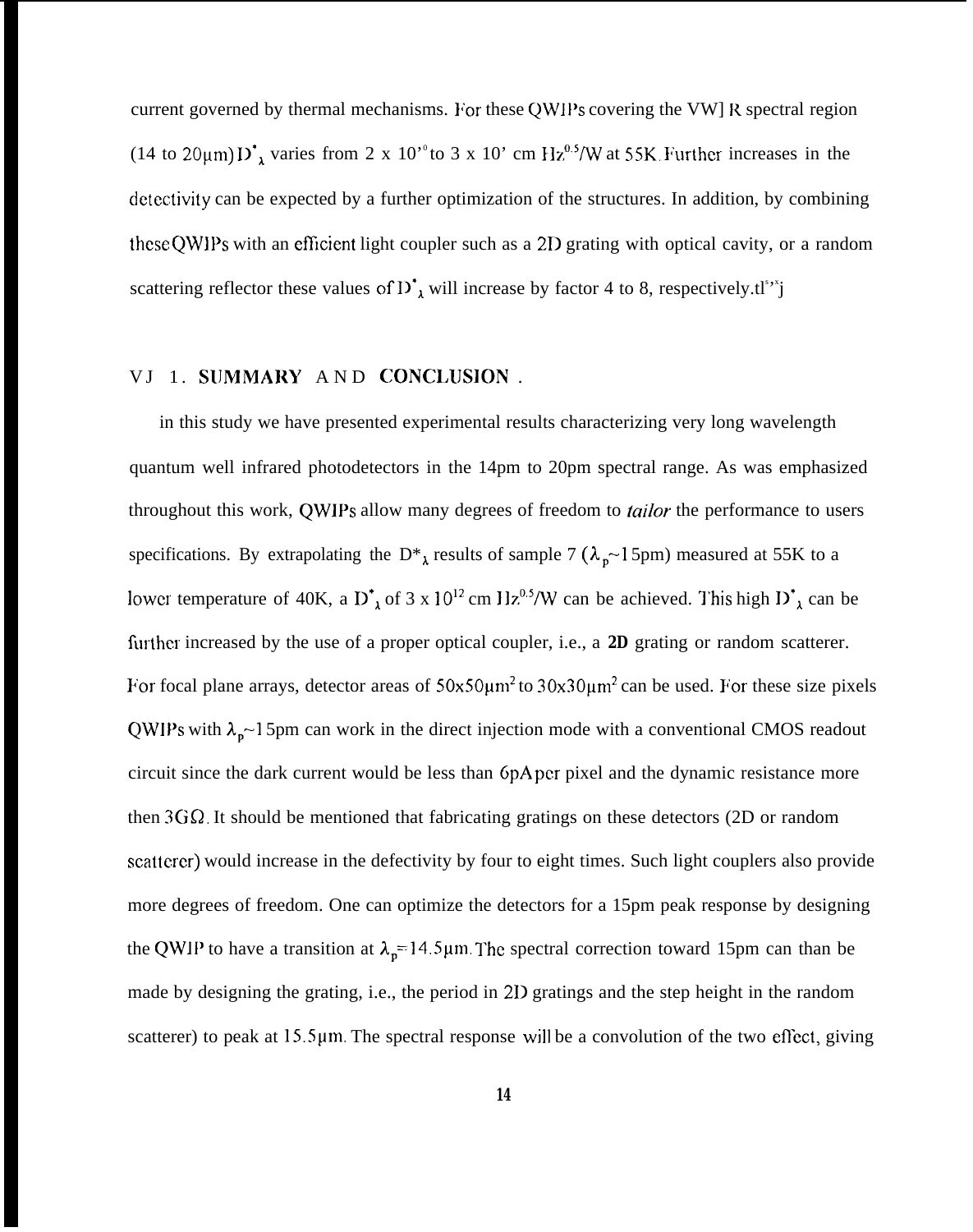rise to a peak around 15pm. The benefit in this optimization is that the dark current and dynamic resistance will be substantially improved.

# **ACKNOWLEDGMENTS**

 $\frac{1}{2}$  .

 $\mathbb{R}^3$ 

The research described in this paper was jointly sponsored by the Ballistic Missile Defense Organization/Innovative Science and Technology offIce, and the National Aeronautics and Space Administration, Oflice of Advanced Concepts and I'ethnology.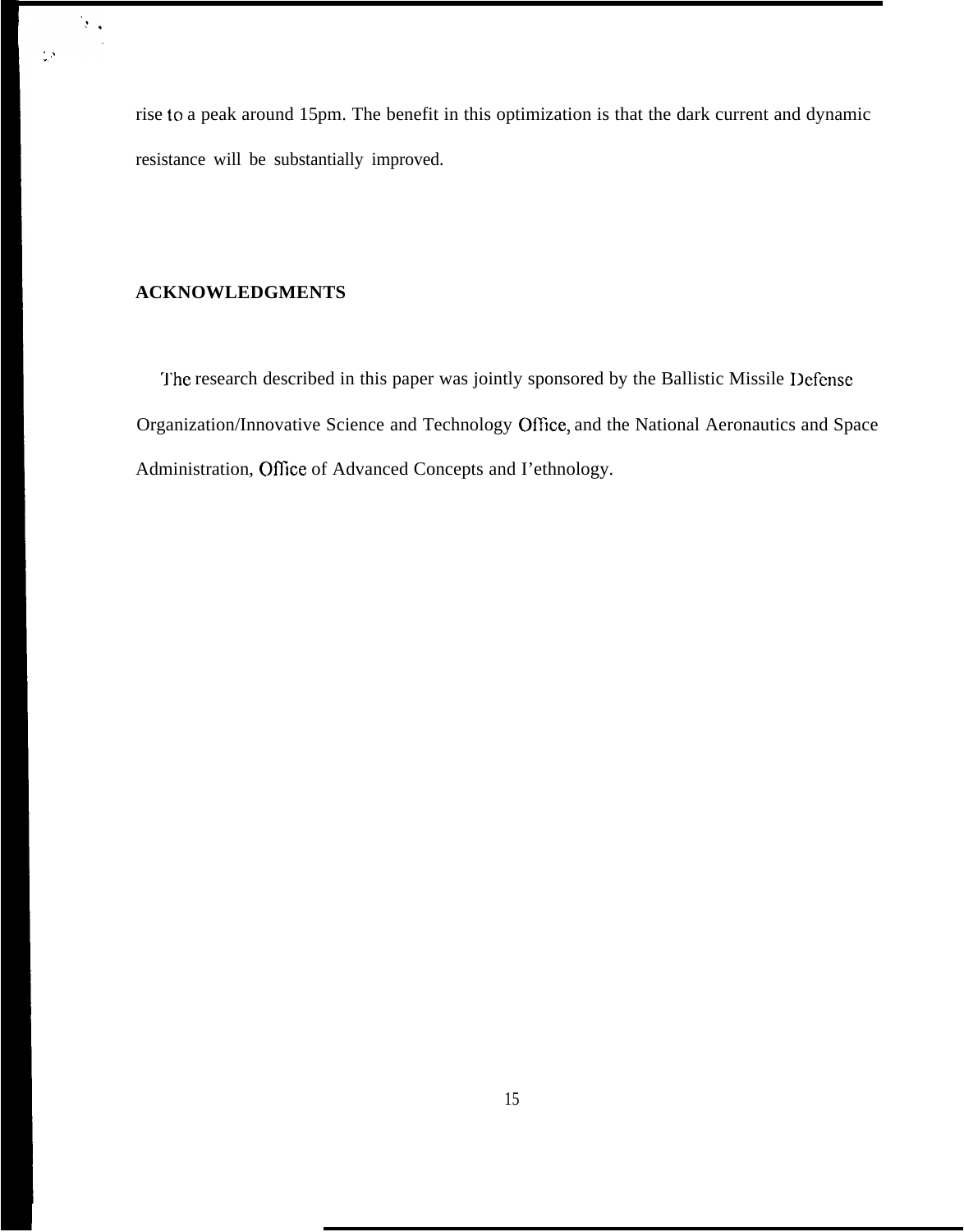#### **IREFERENCES**

") ,

: .'

- **(1)** 11, F, l.evinc, J. Appl. Phys. 74, RI (1993)
- (2) M. ']'. Chahine, Proceedings of innovative long wavelength infrared detectors workshop, Pasadena, CA, April 24-26, (1990)
- (3) C. G, Dethea, B. F. l,evine, M. T. Asom, R, I;. <sup>1</sup> eibenguth, J, W. Stayt, K. G, Glogovsky, R A, Morgan, J. Blackwell and W. Parrish, IEEE Trans. Elect. Devices 40,1 957(1993)
- (4) The 1993 U.S. workshop on the physics and chemistry of mercury cadmium telluride and other lR materials. October, 19, 1993. Seattle, Washington
- $(5)$ G. Sarusi, D. Eger, A. Zemel, N. Mainzer, R. Goshen and E. Weiss, IEFE Trans. Nucl. Scie.37,2042 (1 990)
- (6) 1.. J. Kozlowski, G. M. Williams, G. J. Sullivan, C. W. Parley, R. J. Andersson, D,T. Cheung, W. 13. Tennant and R. E. DeWames, IEEE Trans. Electon, Devices ED-38, 24(1991)
	- (7) K. K. Choi, M. Dutta, P.G. Newman, L. Calderon, W. Chang and G. J. Iafrate, Phys. Rev. B42, 9166(1990)
- (8) G. Sarusi, B. F. Levine, S. J. Pearton, K.M. S. Bandara and R. E. Leibenguth, Appl. Phys. l.ett. *64, 960(1994)*
- *(9)* K. K, Choi, J. Appl. Phys. 73,5230(1993)
- $(10)$  A. Zussman, B.F. Levine, J. M. Kuo and J. de Jong, J. Appl. Phys. 70,51 01(1 991)
- (11) B. F. Levine, A. Zussman, J. M. Kuo and J. de Jong, J. Appl. Phys.  $71,5130(1992)$
- (12) *Y.* Ncmirovsky, D. Rosenfeld, R, Adar and A. Korenfeld, J. Vat, Sci. Technol. A1,1949(1983)
- (13) J. Y, Andersson, L. Lundqvist and Z. F, Paska, App]. Phys. l.ett, 58,2264(1 991 )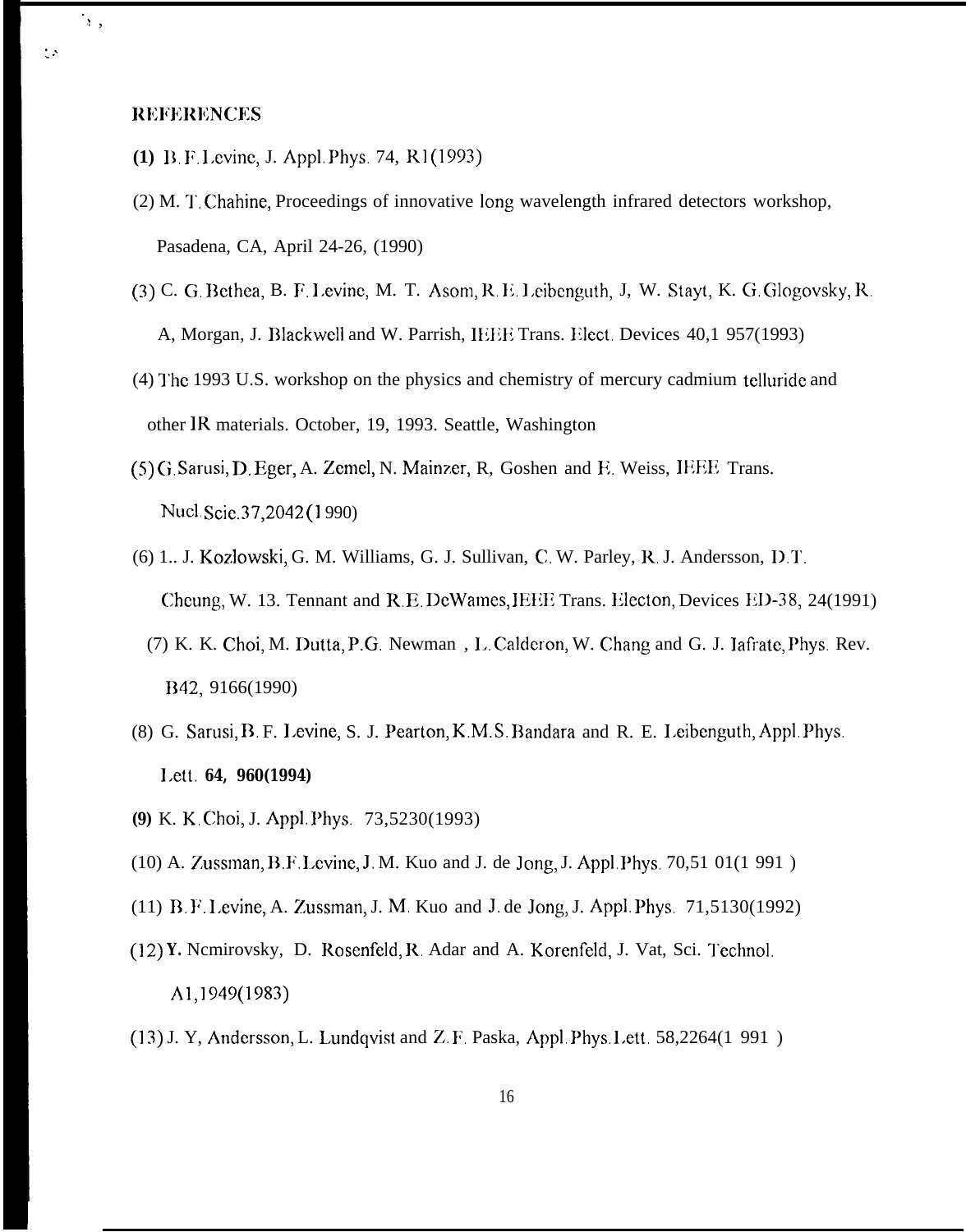#### FIGURE CAPTIONS

Fig. 1: Normalized spectral response curves (1  $2\mu$ m  $\leq \lambda \leq 20\mu$ m) of the seven different samples Fig. 2: Normalized spectral response curves over the entire spectral range (6 $\mu$ m < $\lambda$ <20 $\mu$ m) of three different samples representing the short, mid and long peak wavelengths of the samples described in this work,

,.

 $\Sigma_{\rm eff}$ 

Fig. 3: Peak responsivity vs. bias for the different samples.

- Fig. 4: Experimental and calculated peak wavelength as a function of the barrier Al concentration,
- Fig. 5: Current-Voltage (l-V) curves of sample 1 at different temperatures. The dashed curve is the room temperature background photocurrent measured at 10K.
- Fig. 6: Current-Voltage (l-V) curves of sample 4 at different temperatures, The dashed curve is the room temperature background photocurrent measured at 10K.
- };ig. 7: Current-Voltage (I-V) curves of sample 5 at different temperatures. 'l'he dashed curve is the room temperature background photocurrent measured at 10K.
- Fig, 8: Current-Voltage (l-V) curves of sample 7 at different temperatures. The dashed curve is the room temperature background photocurrent measured at 10K,
- Fig. 9: Dark current vs. inverse temperature of sample 7 for different bias, the straight lines represent the thermally activated dark current while the leveling off at low temperature in due to tunneling.
- Fig. 10: Normalized dark current (A/K) against reciprocal temperature showing the thermal activation of the dark current.
- Fig, 11: Comparison between the cutoff wave] ength obtained from the experimental spectra and that obtained from the thermal activation energy (plotted vs. barrier A concentration).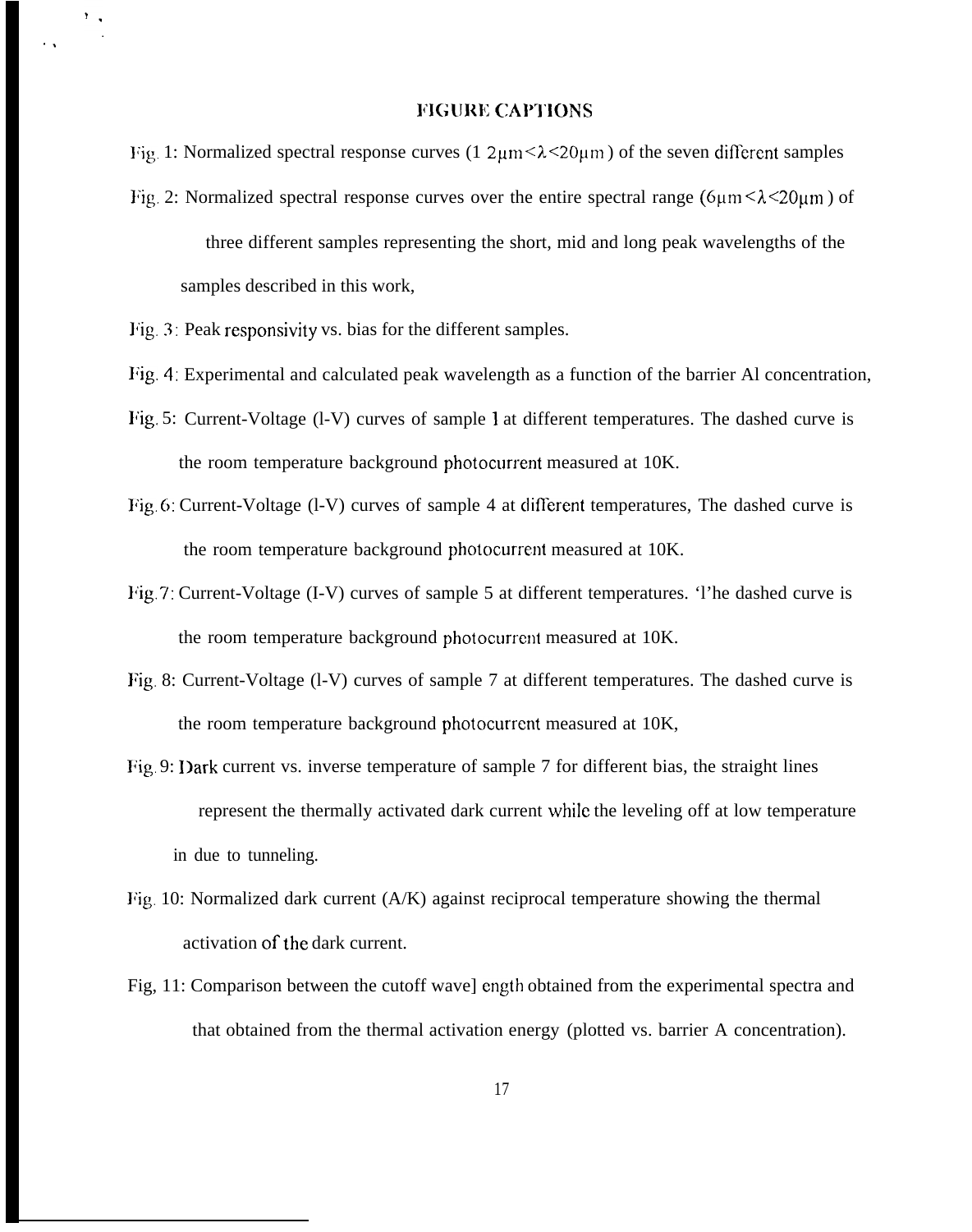*lig.* 12: Dynamic resistance vs. reciprocal temperature at -2Volt for the different samples.

Fig. 13: Net shot noise current as a function of the bias for the different samples at  $T = 55K$ .

Fig. 14: Optical gain, determined from the measured dark current noise for samples 1 and 7, representing the extremes of the sample spectra.

Fig. 15: Detectivity  $(D^*)$  as a function of bias for sample 7 at 55K.

*c,*

*,.*

Fig. 16: Detectivity  $(D^*)$  values of the different samples at 55K and -2V, (plotted against peak wavelength).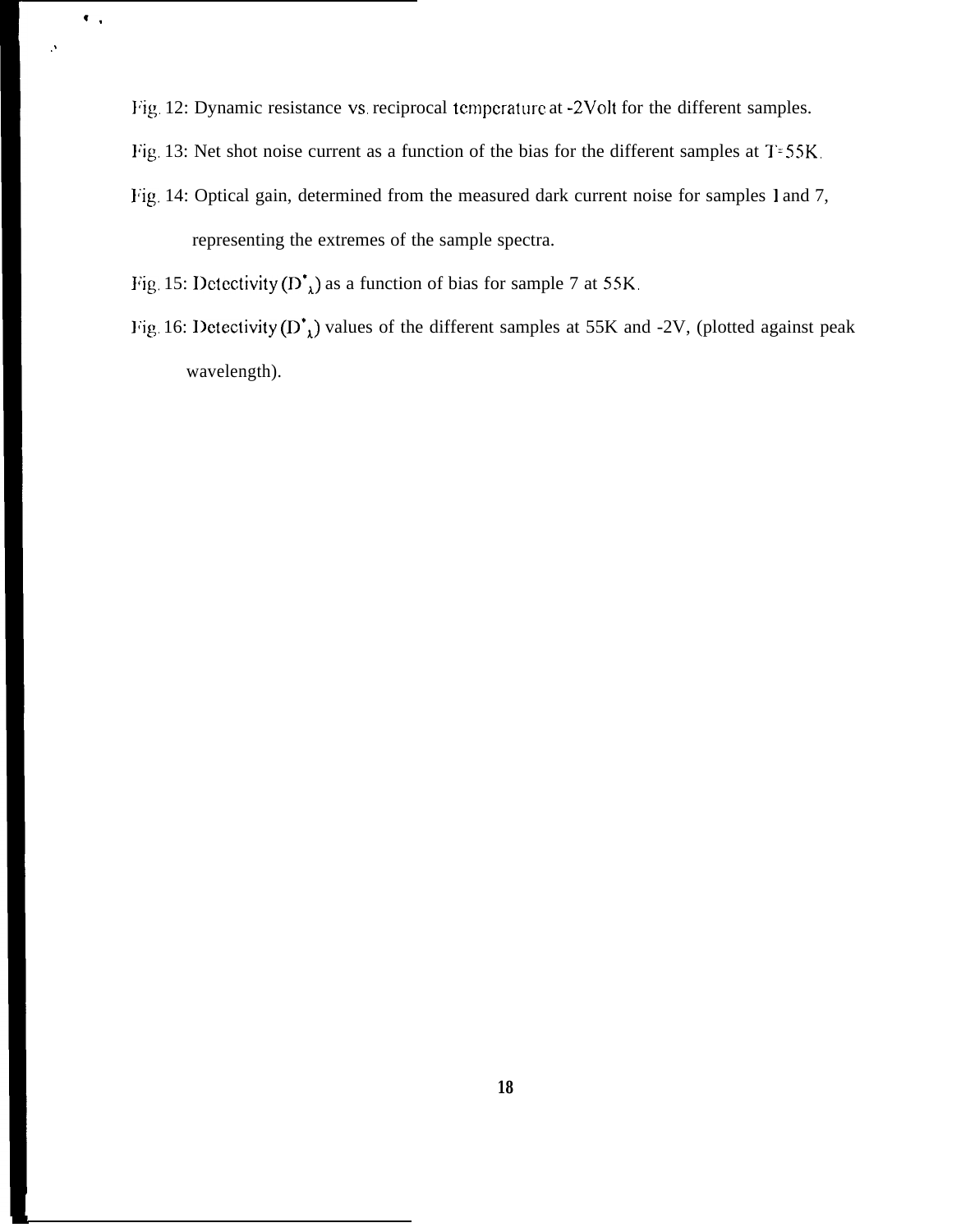| <b>Sample</b>                     |      |      |      |               |      |      |      |
|-----------------------------------|------|------|------|---------------|------|------|------|
| $\mathbf{I}_{\text{w}}(\text{Å})$ | 72   | 72   | 72   | 72<br>        | 66   | 66   | 66   |
| $%$ Al                            | 13.0 | 13.5 | 14.0 | 14.5<br>_____ | 14.5 | 15.0 | 15.5 |

Table 1: Well width and Al concentration of the different samples

'l'able 11: Peak responsivity in A/W and V/W (at -2V and 55K) for the different

samples as well as the peak and cutoff wavelengths and  $FWHM \Delta \lambda$  (in  $\mu$ m and meV)

| <b>Sample</b>     |               | 2            | 3            | 4            | 5            | 6            | 7            |
|-------------------|---------------|--------------|--------------|--------------|--------------|--------------|--------------|
| $\lambda_{\rm p}$ | 17.5          | 16.8         | 16.5         | 5.9          | <b>1S.6</b>  | 1s.3         | 15.0         |
| $\lambda_{\rm c}$ | 18.6          | 17.8         | 17.3         | 16.8         | 16.9         | 16.3         | 1s.9         |
| Δλ                | $2.62 \mu m$  | $2.16 \mu m$ | $2.11 \mu m$ | $2.11 \mu m$ | $2.54 \mu m$ | $2.27 \mu m$ | $2.00 \mu m$ |
|                   | $10.9$ me $V$ | $9.6$ me $V$ | 10.0 meV     | 10.6 meV     | 13.0 meV     | 12.3 meV     | 11.2 meV     |
| $I^2,\geq(A/W)$   | 0.46          | 0.43         | 0.29         | 0.27         | 0.49         | 0.39         | 0.40         |
| $R2$ (V/W)        | 3600          | 7900         | 16700        | 33000        | 32100        | 47500        | 87300        |

Table 11 I: Calculated parameters of the different QWI 1' structures

| <b>Sample</b>         |       |       | 3     | $\overline{4}$ |       | 6               | $\mathcal{I}$ |
|-----------------------|-------|-------|-------|----------------|-------|-----------------|---------------|
| $1st$ state (meV)     | 37.6  | 38.1  | 38.6  | 39.1           | 43.1  | 43.7            | 44.2          |
| $2nd$ state (meV)     | 111.4 | 114.9 | 118.1 | 121.2          | 124.1 | $127.8$   131.4 |               |
| <b>Barrier height</b> | 112.0 | 116.1 | 120.1 | 124.1          | 124.2 | 128.2           | 132.2         |
| (meV)                 |       |       |       |                |       |                 |               |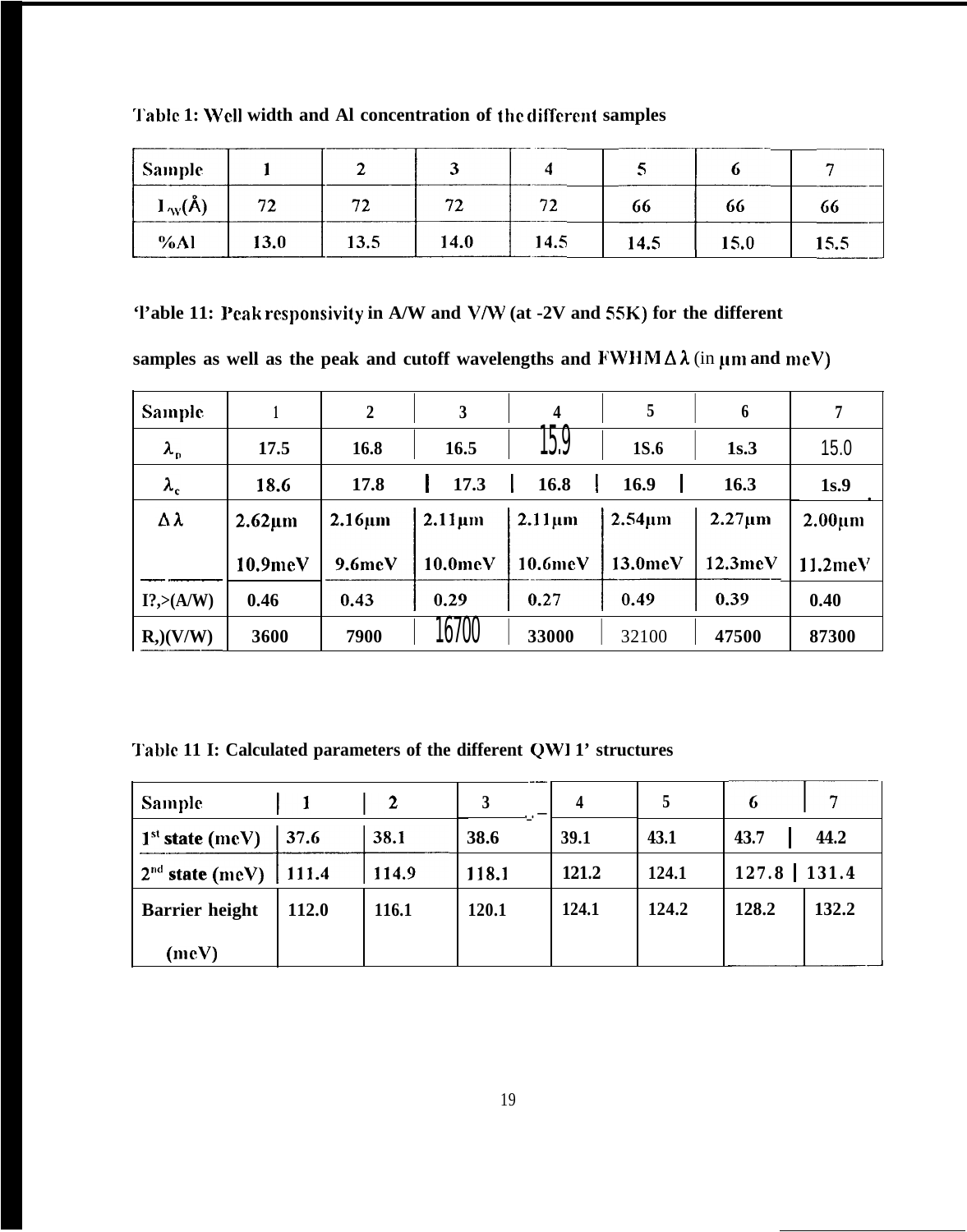'J'able IV: 111.11' temperature of the different samples

| <b>Sample</b>                                     |      |      |      |      |      |             |      |
|---------------------------------------------------|------|------|------|------|------|-------------|------|
| $\mathcal{T}_{\text{BLP}}\left(\mathrm{K}\right)$ | 38.0 | 41.0 | 43.0 | 4s.5 | 44.5 | <b>46.0</b> | 47.5 |
|                                                   |      |      |      |      |      |             |      |

'J'able V: Activation energy ( $\Delta E = E_C - E_F$ ) as obtained from the normalized dark current vs. 1/T slope (upper row) and by the cutoff energy and Fermi level calculation (lower  $row)$ 

| <b>Sample</b>            |      |      |                      |      |      |      |      |
|--------------------------|------|------|----------------------|------|------|------|------|
| ΔЕ<br>(meV)              | 58.1 | 61.0 | 62.5                 | 68.5 | 67.1 | 70.2 | 71.6 |
| $\vert$ $\Delta E$ (meV) | 60.2 |      | 02<br>O <sub>I</sub> | 67.3 | 67.5 | 70.2 | 72.1 |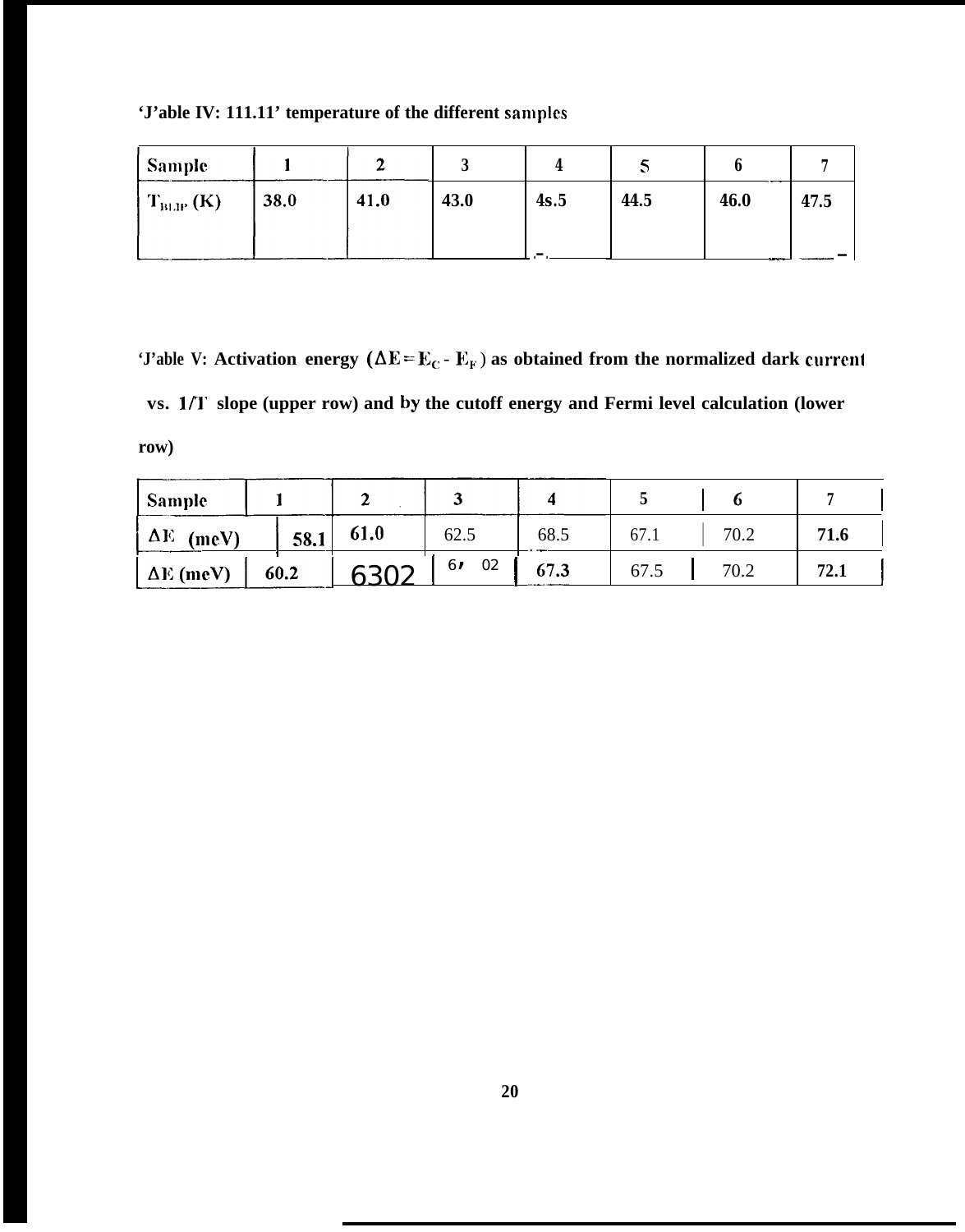

 $\overline{u}$ 

 $\mathbb{Q}^3$ 

C&D 4M20687. 15

 $Fix$ .

Sarusi et al.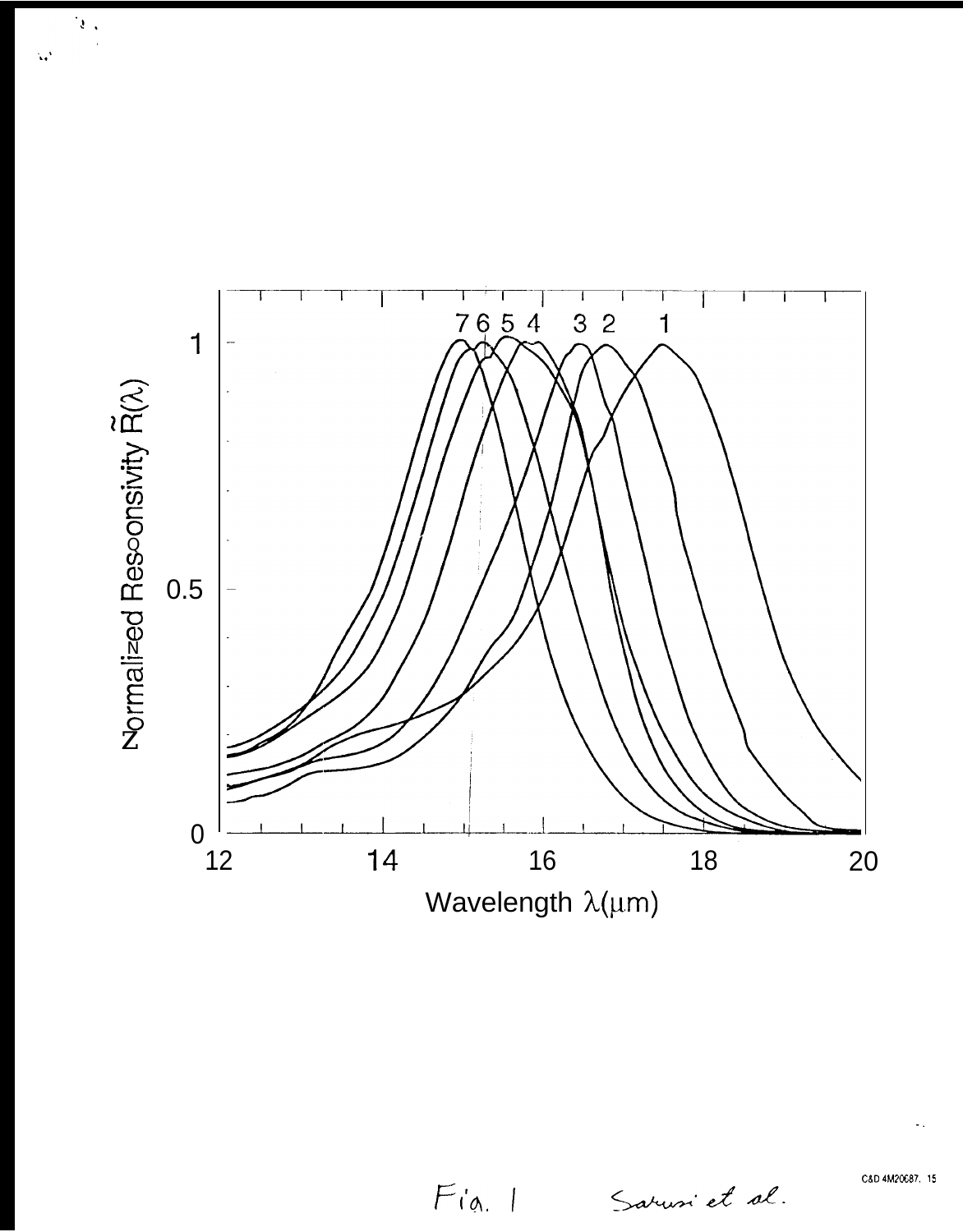

C&D 4M20687.16

Fig. 2 Sarusi et al.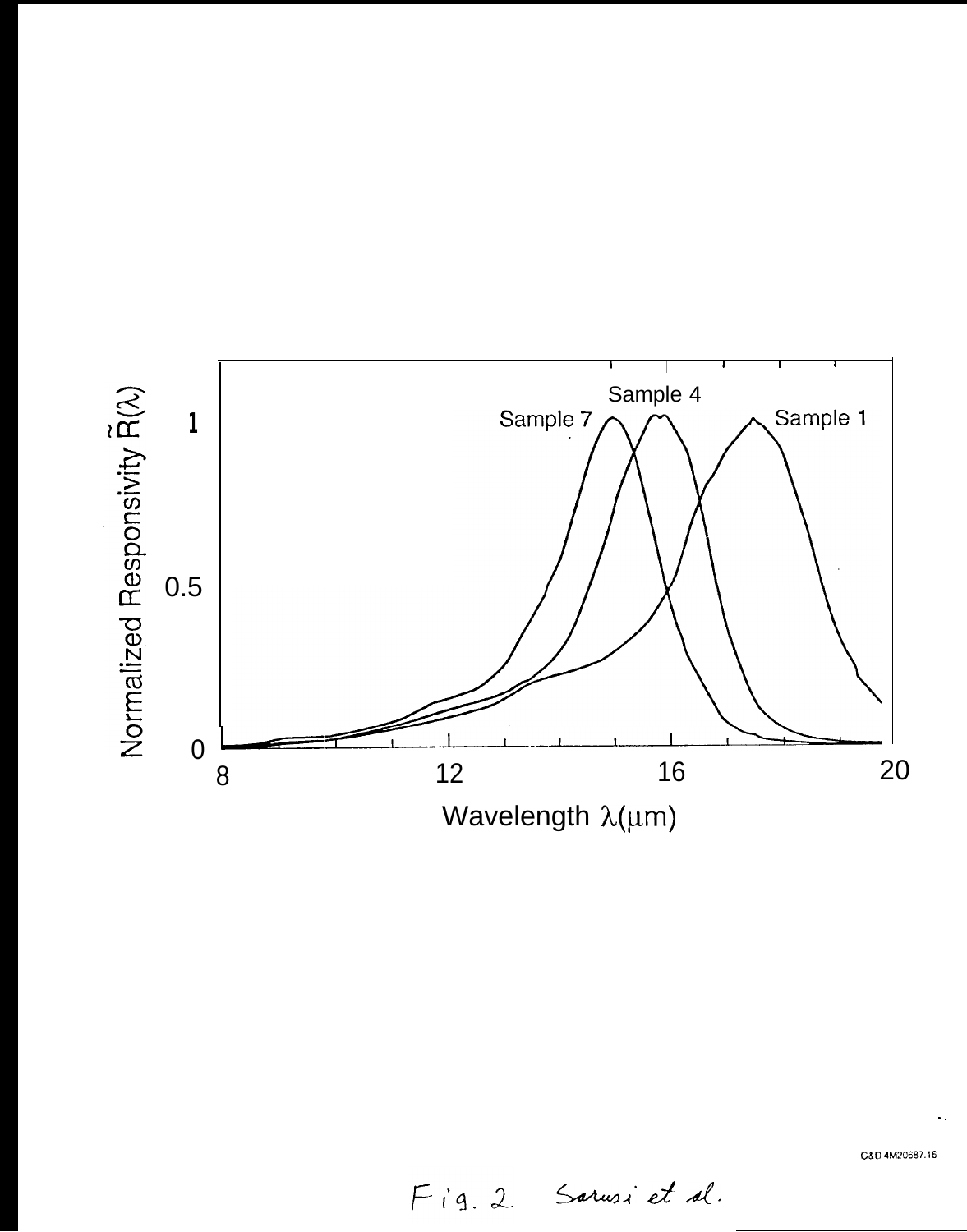

 $\frac{1}{2}$ 

Sarusi et al.

C&D 4M20687.9

 $Fig. 3$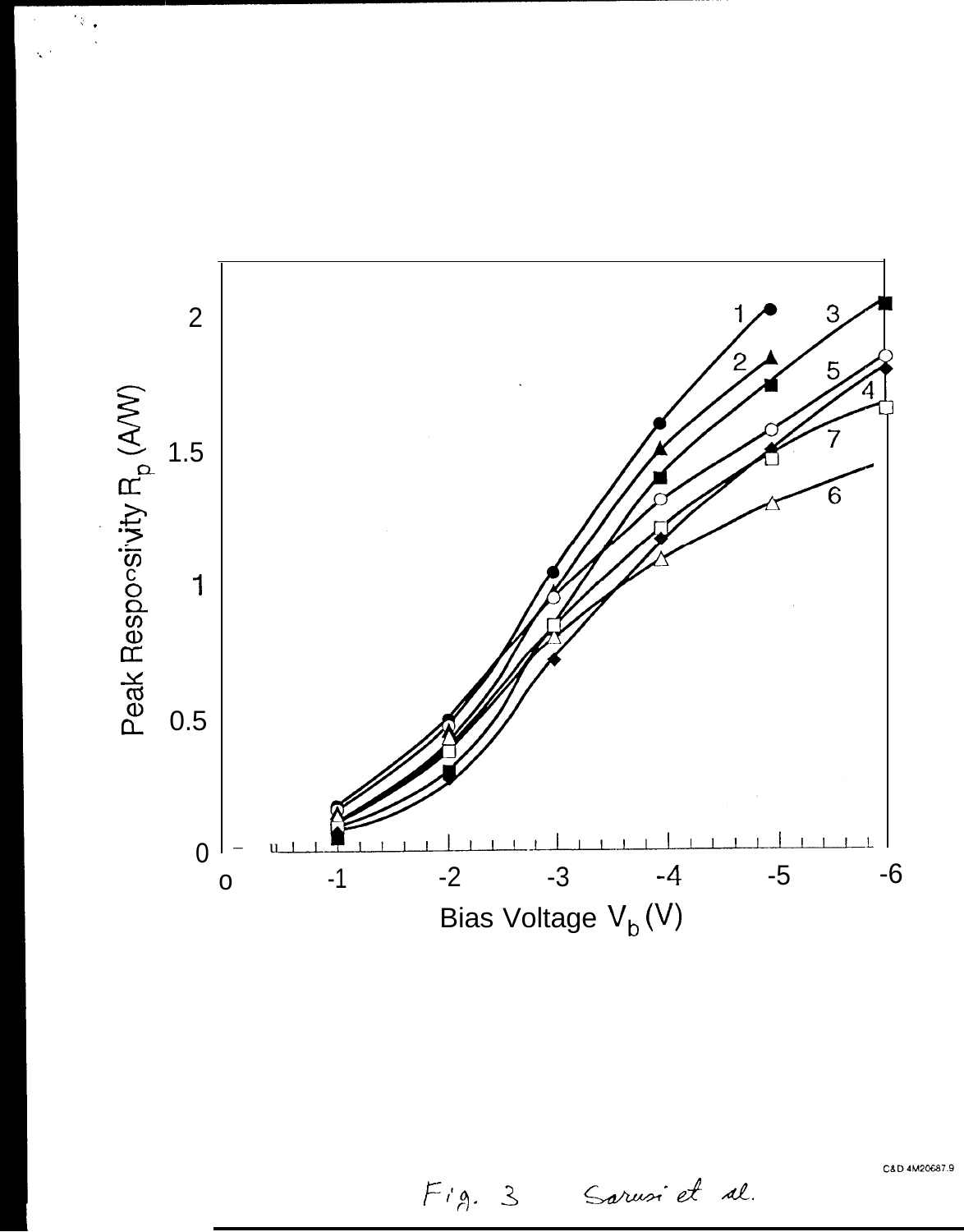

 $\chi_{\rm{th}}$ 

C&D 4M20687.10

Fig. 4 Sarvis et al.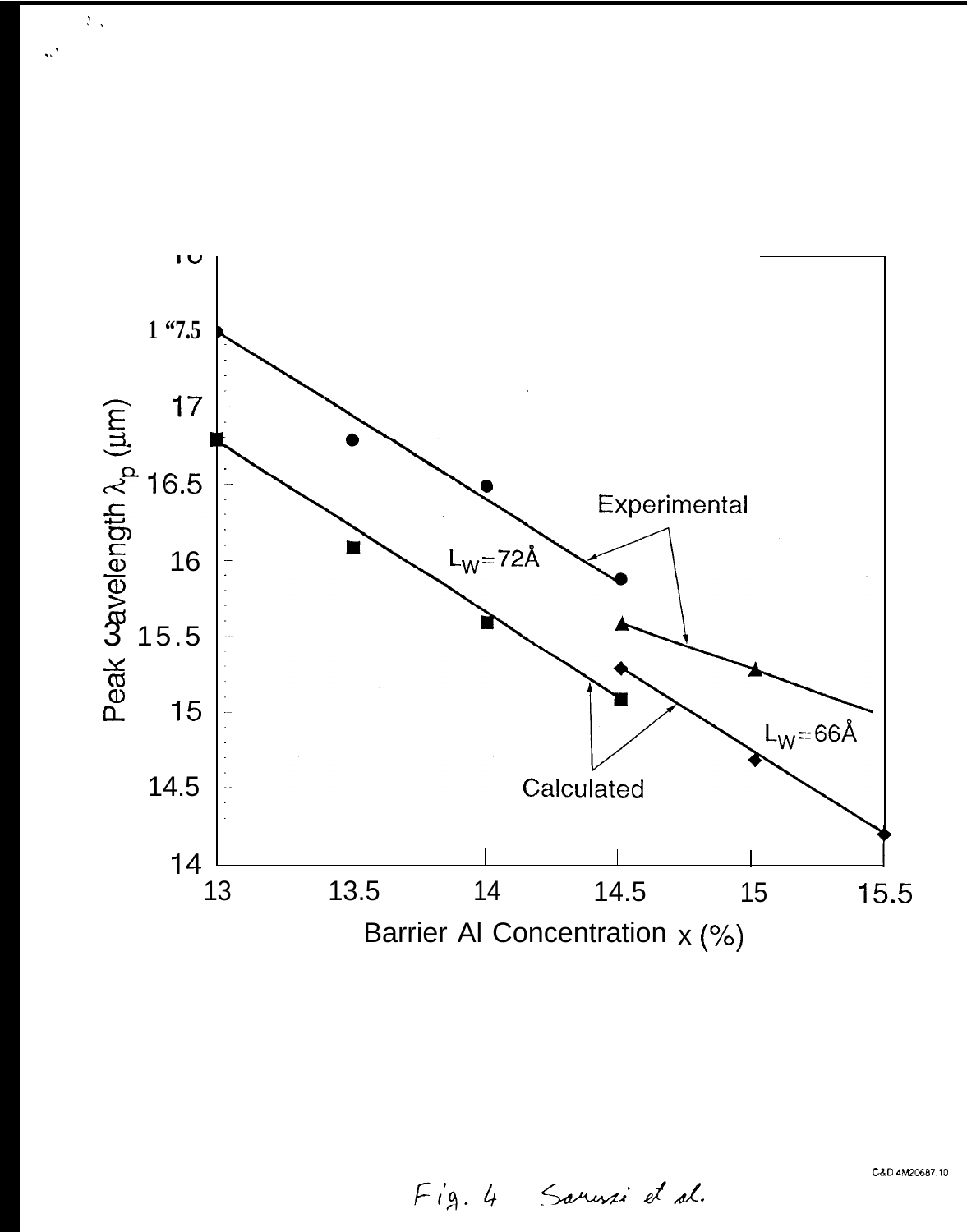

C& D 4M20687.11

Fig. 5 .54-44' et al.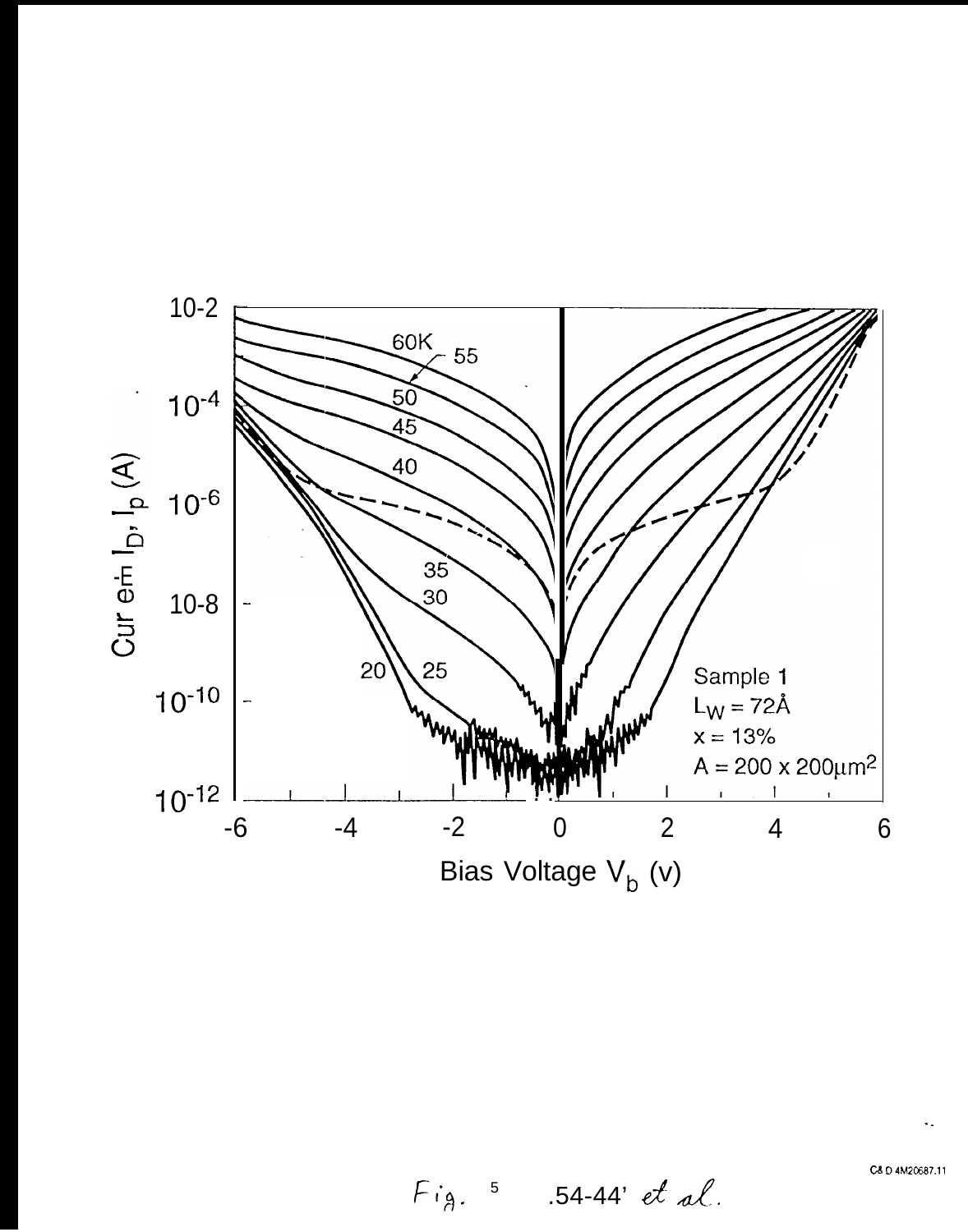

C&D 4M20687.12

Fig. 6 Sarvoi et al.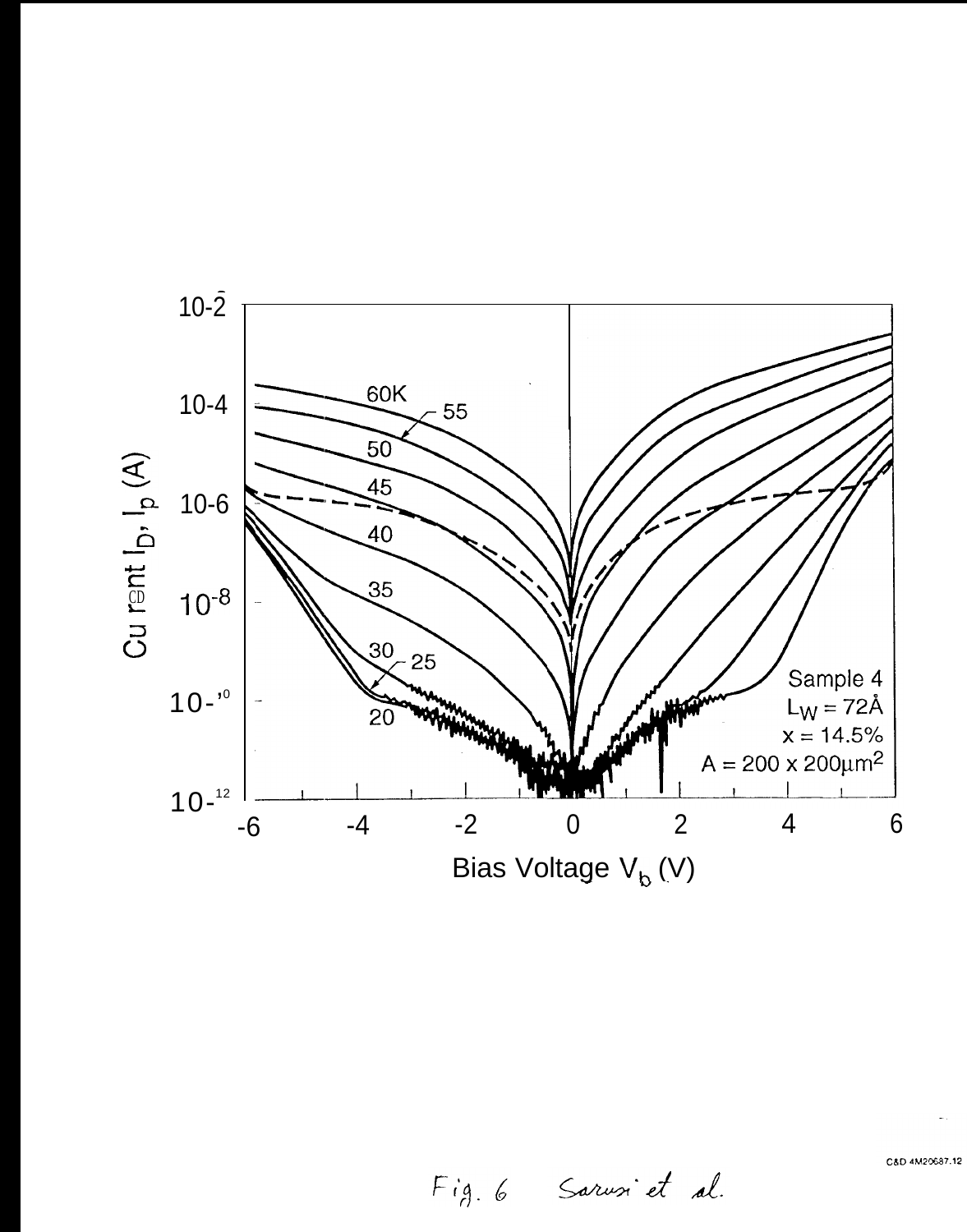

C&D 4M20687.13

Fig. 7 Sarvi et d.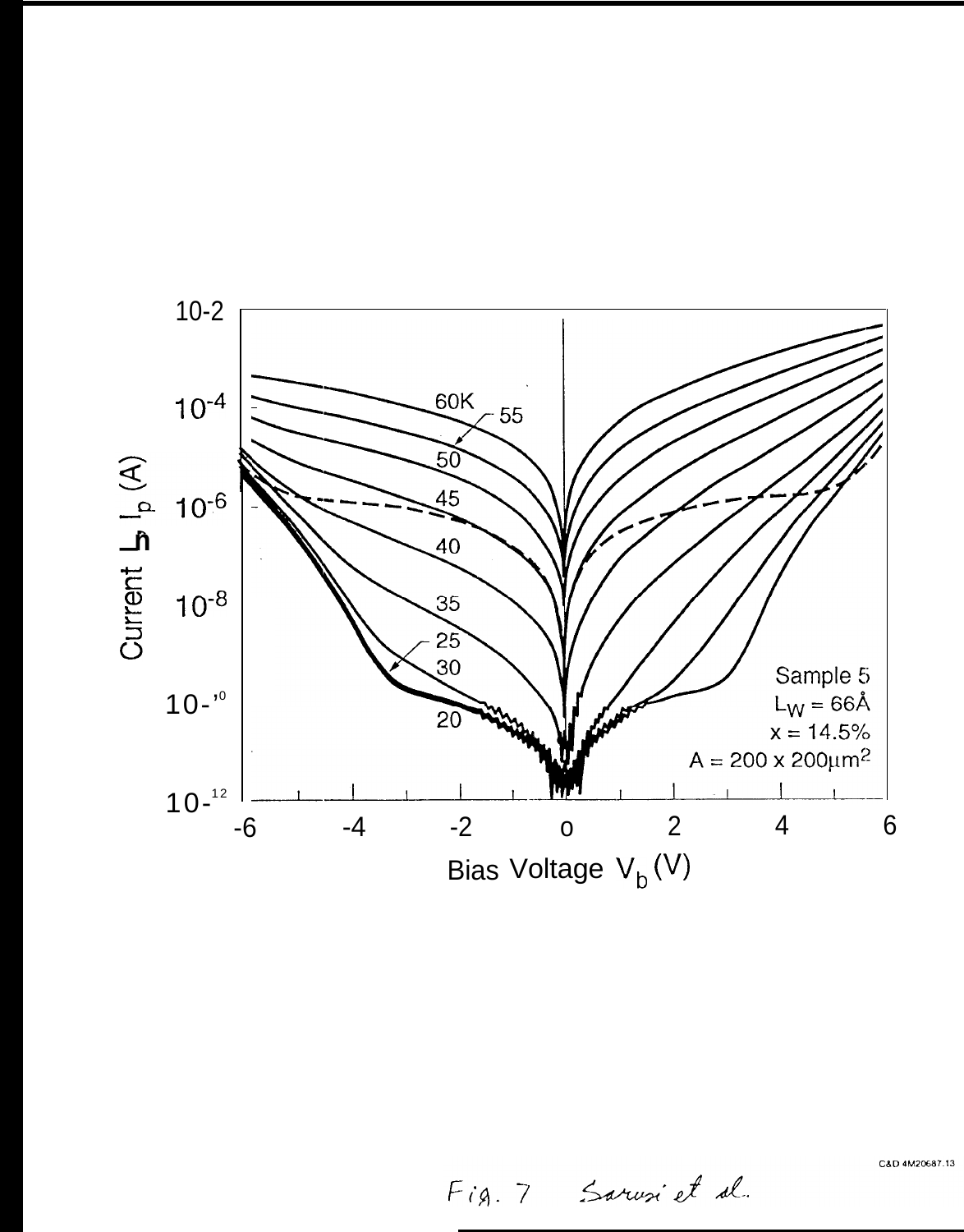

 $\mathbb{R}_{\mathcal{S}}$ 

Fig. 8 Sarusi et al.

C&D 4M20687.14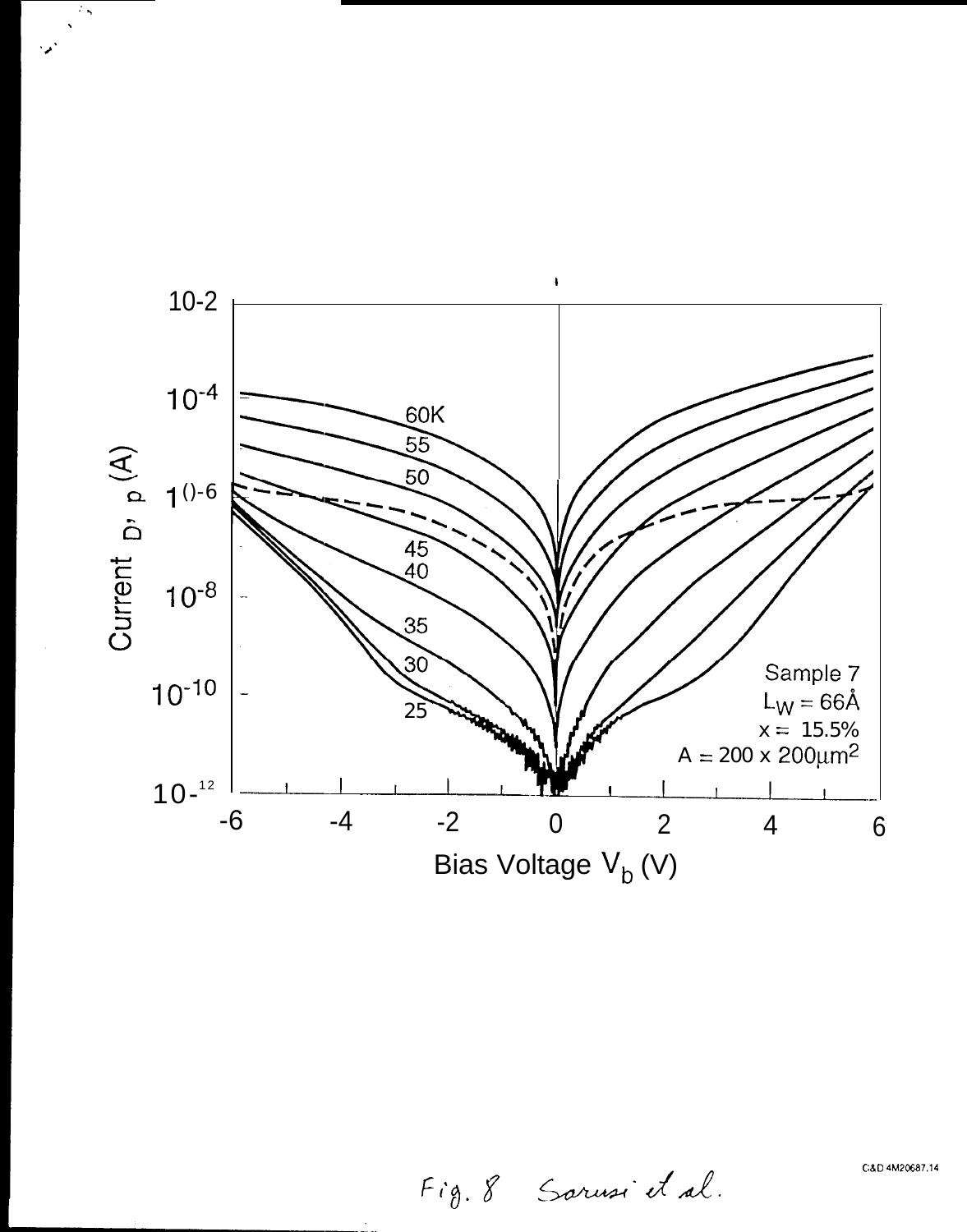

C&D 4M20687.8

Fig. 9 Sarusi et al.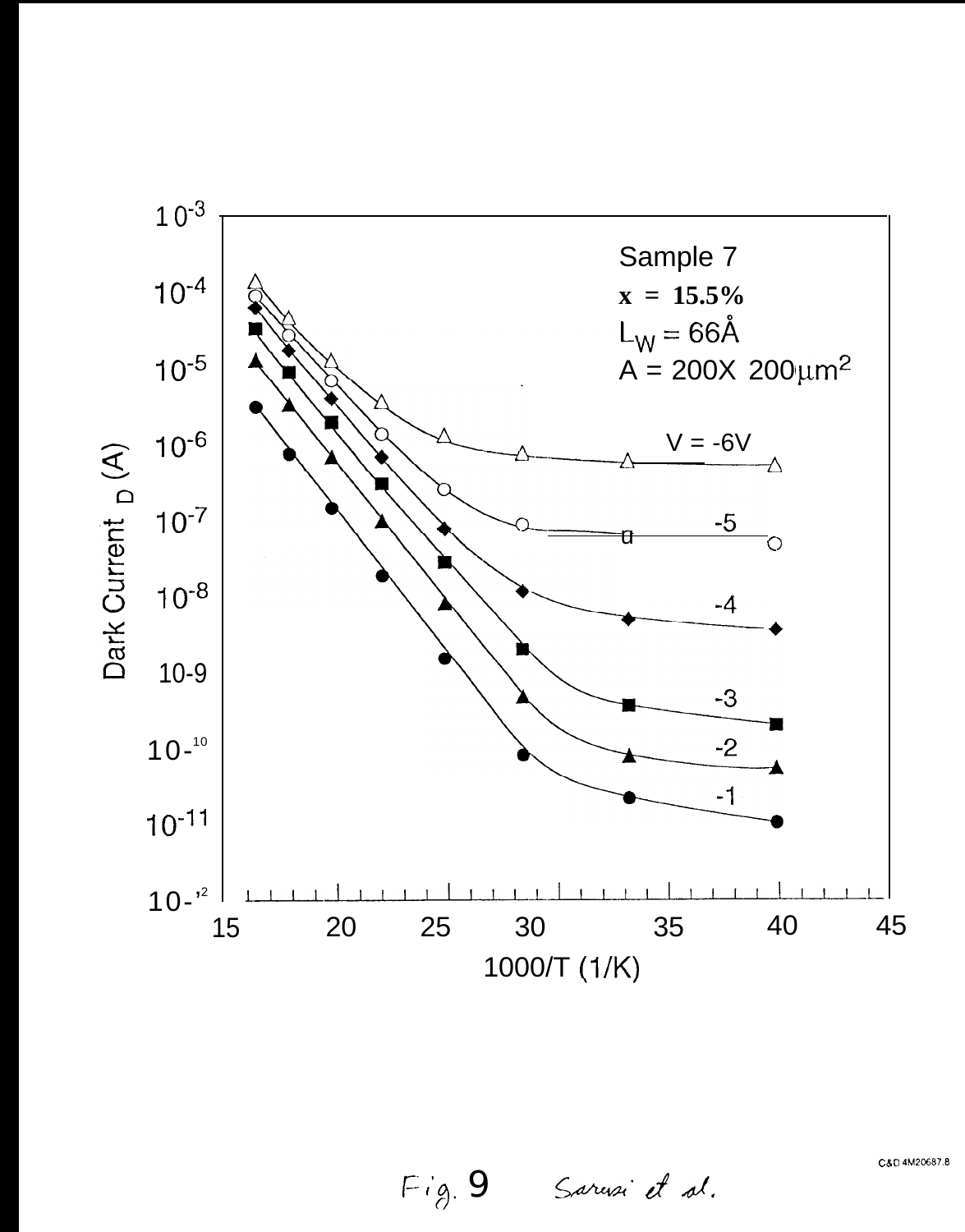

Fig. 10 Sarusi et al.

C&D 4M20687.7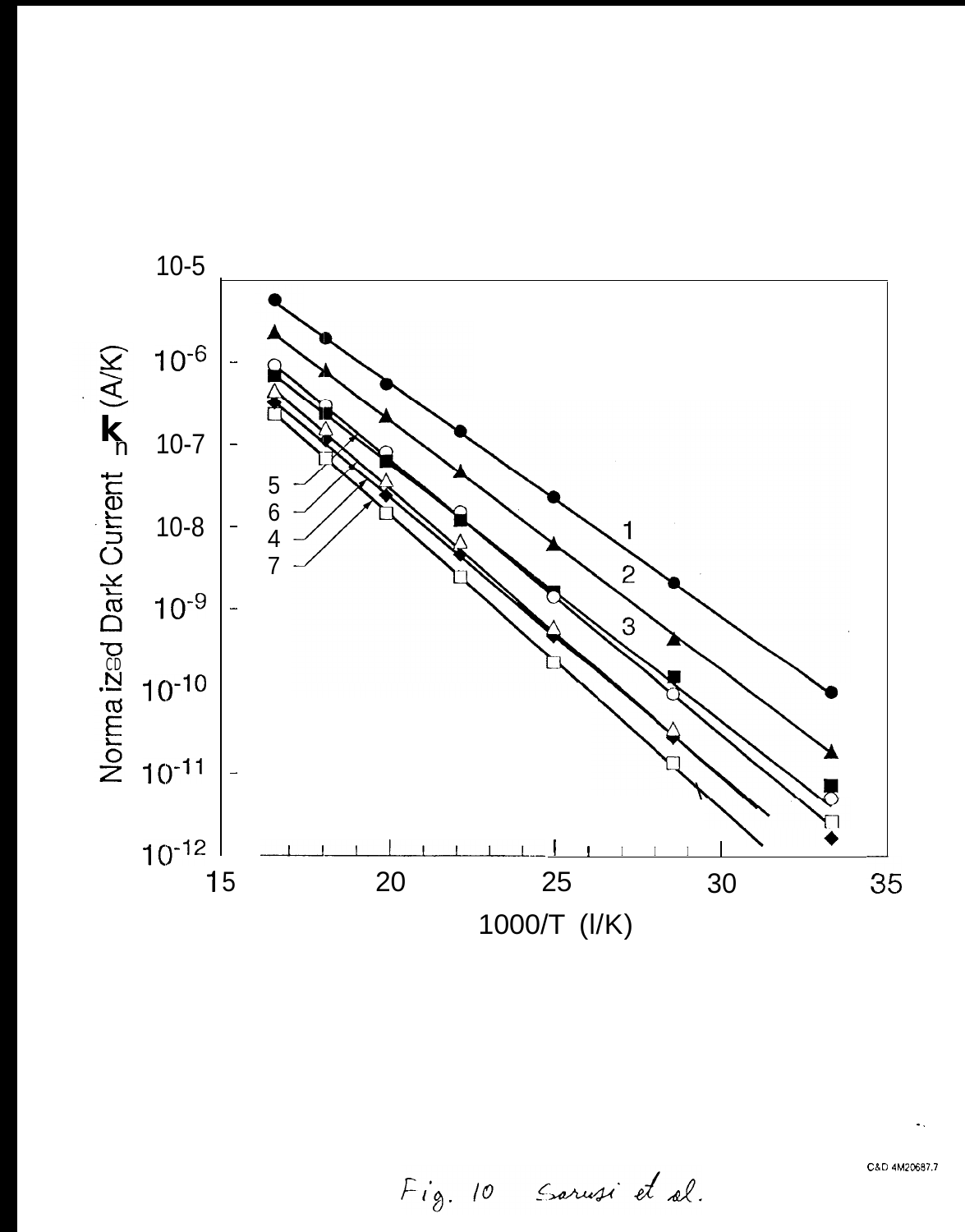

 $\frac{1}{2} \sum_{i=1}^{2} \frac{1}{2}$ 

C&D 4M20687.6

Fig 11 Evarusi et al.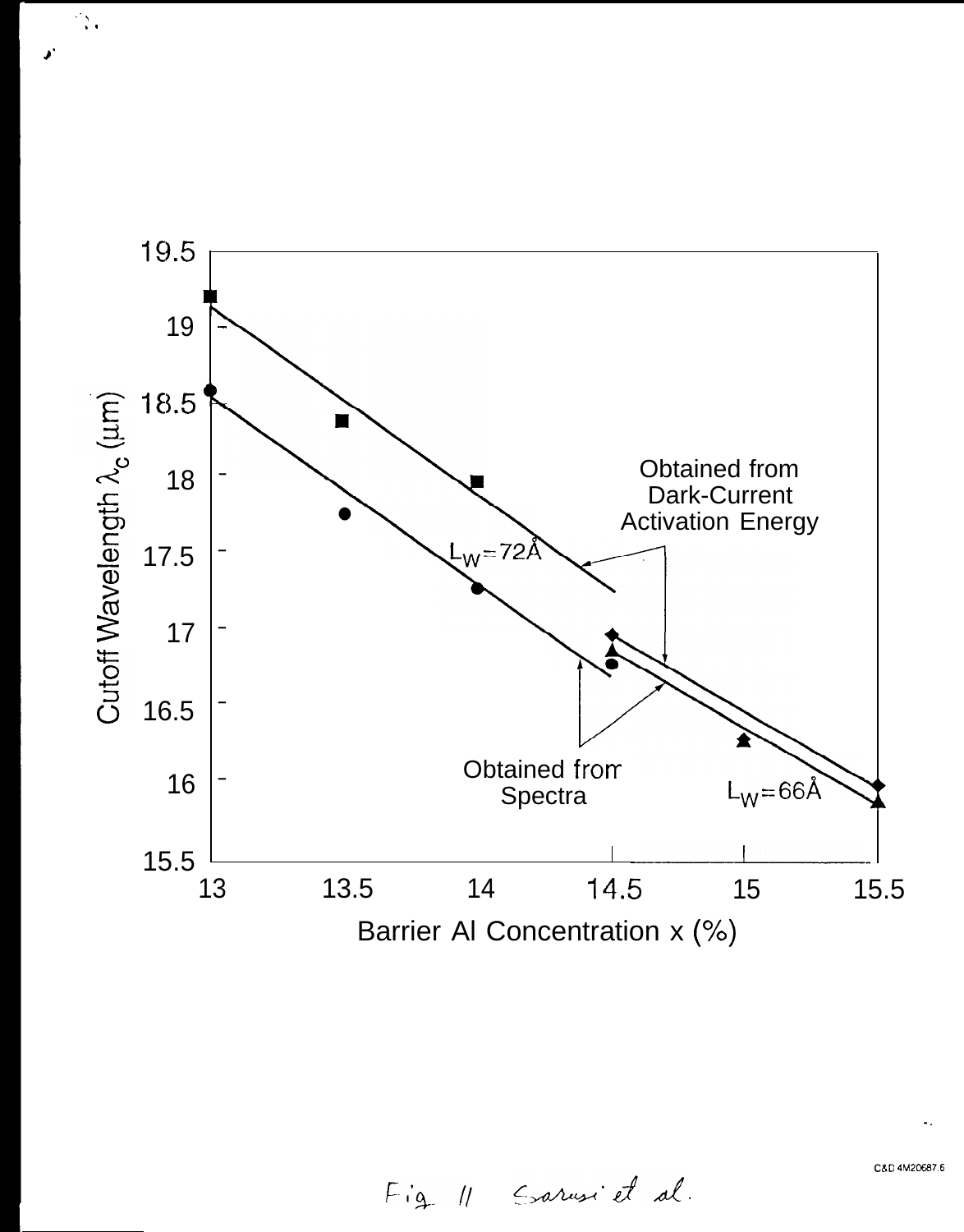

Fig. 12 Sarusi et al.

C8D 4M20687.5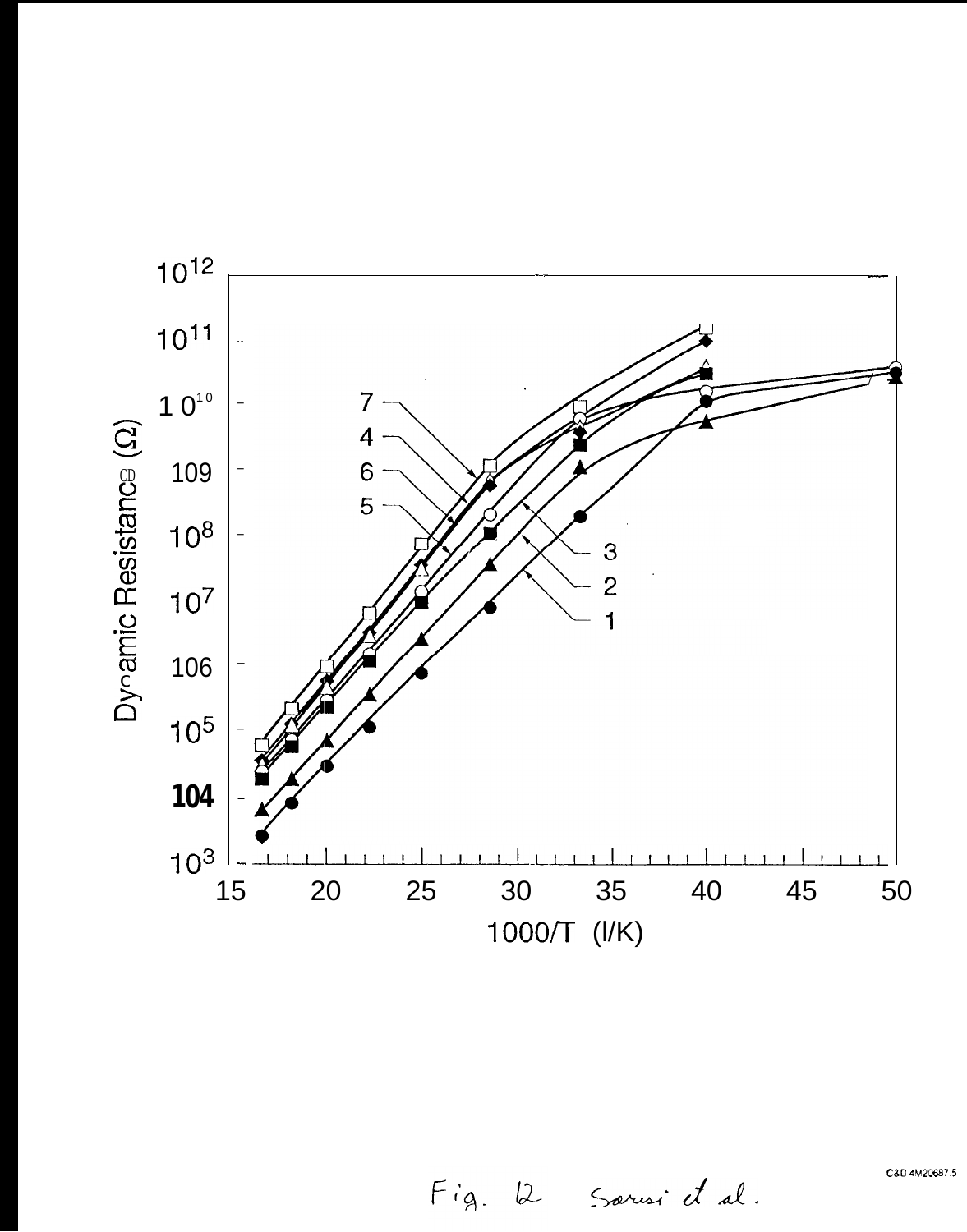

F'g. 13 Sarwin et al

C8D 4M20687.4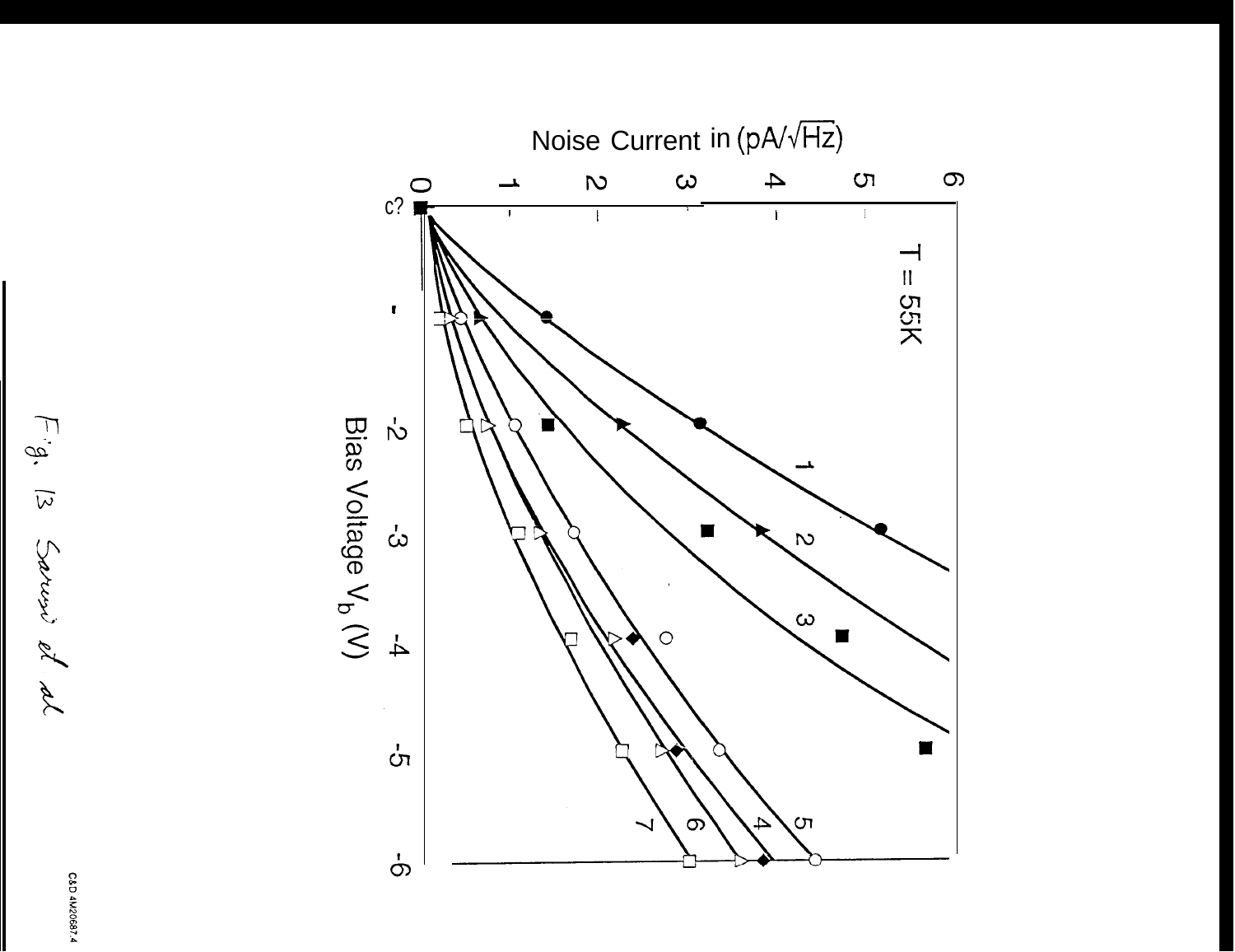

٦.

 $\cdot$   $\star$ 

Fig. 15 Sarusi et al.

C&D 4M20687.2